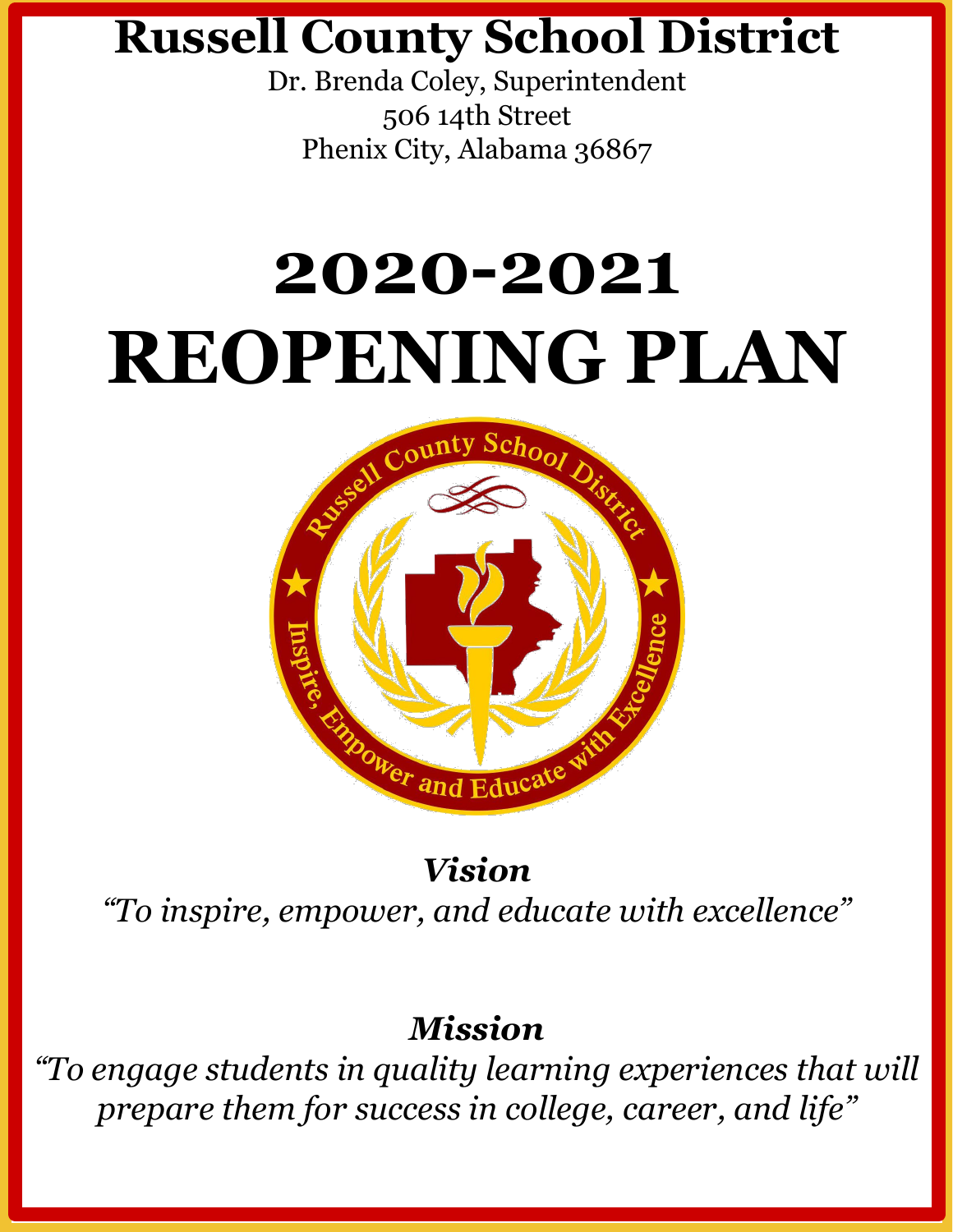# <span id="page-1-0"></span>TABLE OF CONTENTS

Thank you for being a valuable part of the Russell County School District. Committees of administrators, teachers, and support personnel have been working hard to create a plan that provides meaningful learning experiences while remaining focused on student and employee health and safety. We look forward to continuing the learning experiences of all students with the procedures outlined in each section below.

- 1. [Background & Purpose](#page-2-0)
- 2. [Options for Parents and Guardians](#page-3-0)
- 3. [Timeline of Events](#page-4-0)
- 4. [Facilities Management](#page-5-0)
- 5. [Safety & Health](#page-6-0)
- 6. [Curriculum & Instruction](#page-7-0)
- 7. [Technology & Learning Resources](#page-21-0)
- 8. [Emotional & Social Services](#page-22-0)
- 9. [Transportation](#page-23-0)
- 10. [Nutrition Services](#page-24-0)
- 11. [Parental Expectations & Support](#page-25-0)
- 12. [Professional Development](#page-26-0)
- 13. [Communications & Parent Involvement](#page-27-0)
- 14. [COVID-19 Protocol for Diagnosis & Absences](#page-28-0)
- 15. [Contact Information](#page-33-0)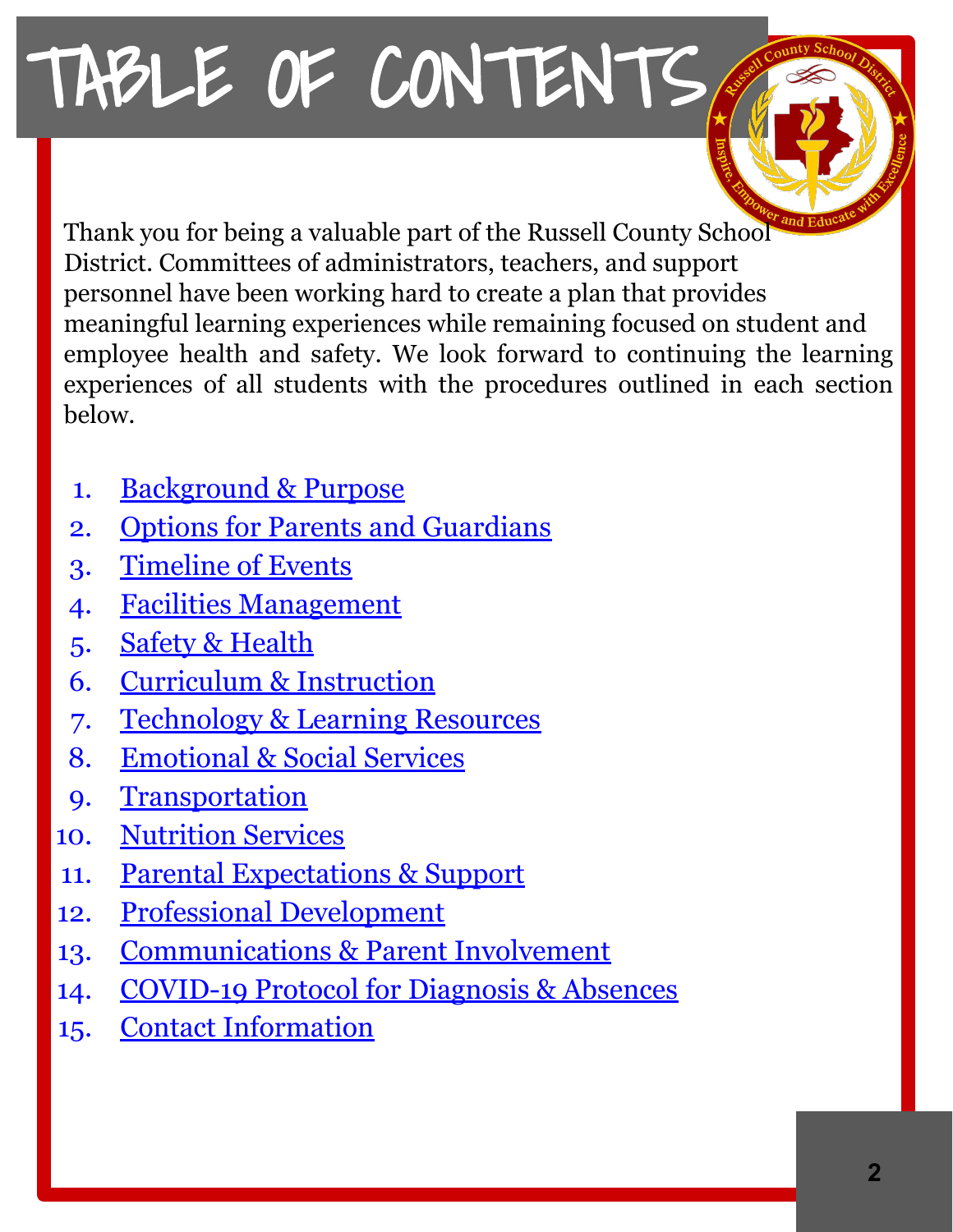# <span id="page-2-0"></span>BACKGROUND & PURPOSE

#### **EXECUTIVE SUMMARY**

The following COVID-19 Pandemic Return to School Plan (2020- 2021) was developed with guidance from the Centers for Disease Control and Prevention (CDC), the Alabama Department of Public Health, the Alabama State Department of Education (ALSDE), and survey data from stakeholders of the Russell County School District. The content of this plan includes a brief background of COVID-19, plan purpose, learning option form, and a series of guidelines for returning to school in the fall. This plan may change over time as we learn more about COVID-19 and the implications of the pandemic on the educational environment.

#### **BACKGROUND**

COVID-19 is a disease caused by a new strain of coronavirus linked to the same family of viruses as Severe Acute Respiratory Syndrome (SARS) and some types of the common cold. Symptoms most commonly include fever, chills, dry cough, fatigue, body aches, headaches, and shortness of breath. Other less common symptoms may include loss of smell or taste, sore throat, runny nose, nasal congestion, and diarrhea. In more severe cases, the infection can cause pneumonia or breathing difficulties. More rarely, the disease can be fatal, mainly among older people with preexisting medical conditions.

#### **PLAN PURPOSE**

As the world continues to adapt to the effects of the coronavirus disease (COVID-19) situation, the safety and continued learning of Russell County Schools remain our top priorities. We are faced with new methods of teaching, extreme safety mandates, and increased measures of cleaning, sanitizing, and disinfecting of school buildings. Although we are facing challenging times, the Russell County School District's leadership team is more optimistic than ever about our commitment to educating the students of Russell County Schools. The purpose of this plan is to communicate to all stakeholders the necessary measures we will have in place to ensure the safety and well-being of faculty, staff, students, and parents of the Russell County School District. Again, we are committed to a safe school culture and climate, and that commitment means we are here for whatever you need moving forward.

> **Dr. Brenda Coley Superintendent**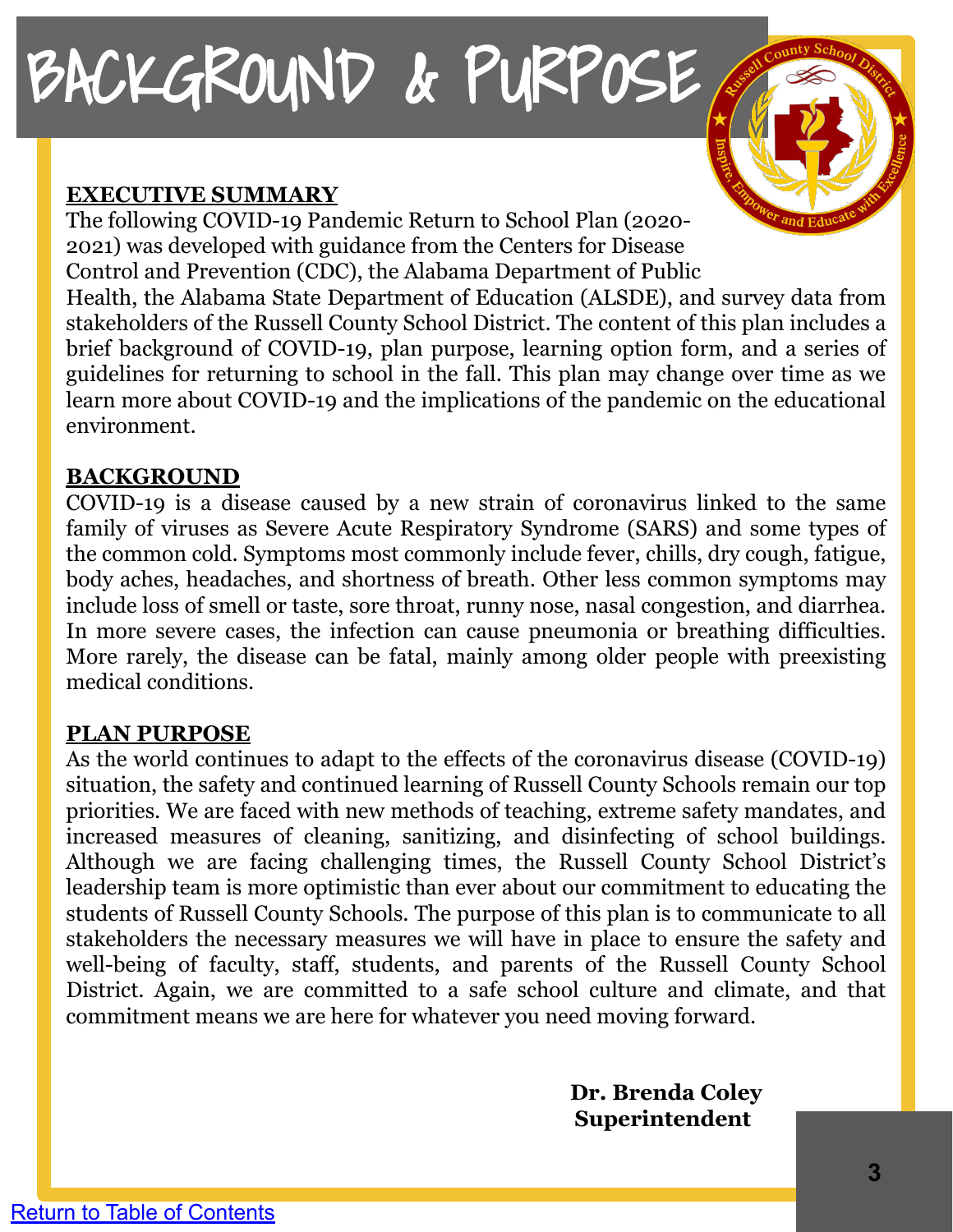# <span id="page-3-0"></span>OPTIONS FOR PARENTS

It is imperative that we all work together and safely bring schools to a return to normalcy as we work through this crisis incident response. Social distancing is the most powerful tool each of us has in our personal arsenals to fight this invisible enemy. We understand that families have various needs, situations, concerns, and circumstances. Therefore, it is the district's responsibility to respond to our Warrior families with an open-minded approach for school reopening during these unprecedented times by offering two options of instructional engagement for the 2020-2021 school year.

#### **Option 1: [Traditional Learning](#page-7-0)**

(face-to-face on school campus)

#### **Option 2: [Remote Learning](#page-8-0)**

(at-home learning through various technological options)

#### **Parents and/or guardians must complete [the parent choice survey](https://forms.gle/Rj23aENL3Ec8ykGu8) by July 17, 2020 to inform the system of each student's selected method of instructional delivery and engagement.**

If you have any additional questions, please contact the school or department listed at the end of this document.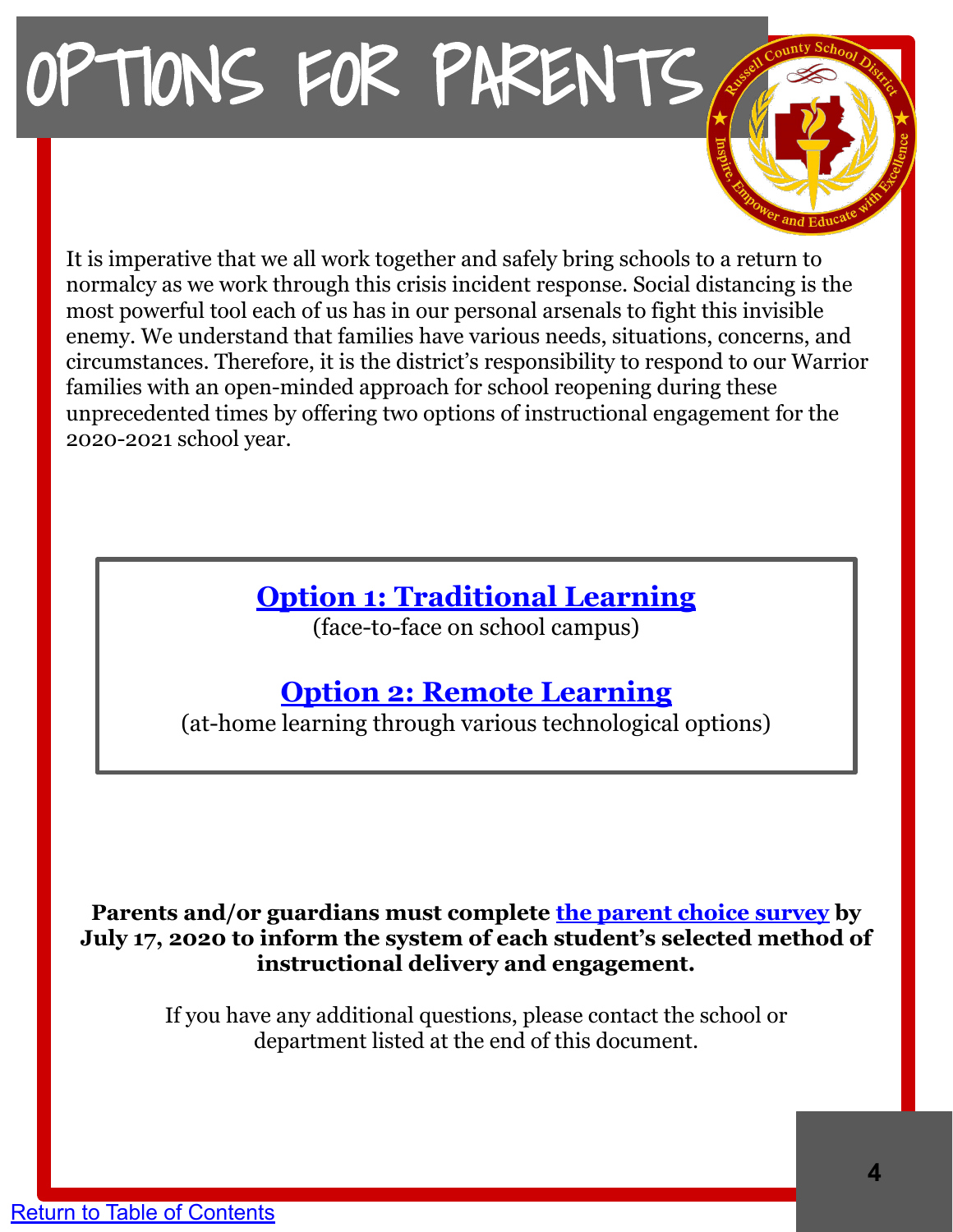# <span id="page-4-0"></span>TIMELINE OF EVENTS

### **Reopening Schools**

**June 29, 2020 -** Reopening surveys submitted to parents and guardians **July 01, 2020 -** Reopening surveys submitted to employees **July 06, 2020 -** Last day to respond to reopening surveys **July 06-08, 2020 -** Reopening Committees collaborate **July 09, 2020 -** RCSD Reopening Plan released to employees **July 10, 2020 -** RCSD Reopening Plan released to stakeholders **July 10, 2020 -** RCSD Traditional or Remote Option released to parents **July 17, 2020** - <u>[Last day to respond to parent choice survey \(face-to-face](https://forms.gle/Rj23aENL3Ec8ykGu8)</u>  [or remote instruction\)](https://forms.gle/Rj23aENL3Ec8ykGu8) **July 22, 2020 -** RCMS schedule distribution **July 22, 2020 -** RCHS schedule distribution **August 03, 2020 -** First work day for RCSD employees **August 04, 2020 -** RCSD Annual Institute Day **August 03-07, 2020 -** Elementary schools Open House events **August 10, 2020 -** First day of school for all students (Traditional and

Remote)

### **2020-2021 RCSD Calendar**

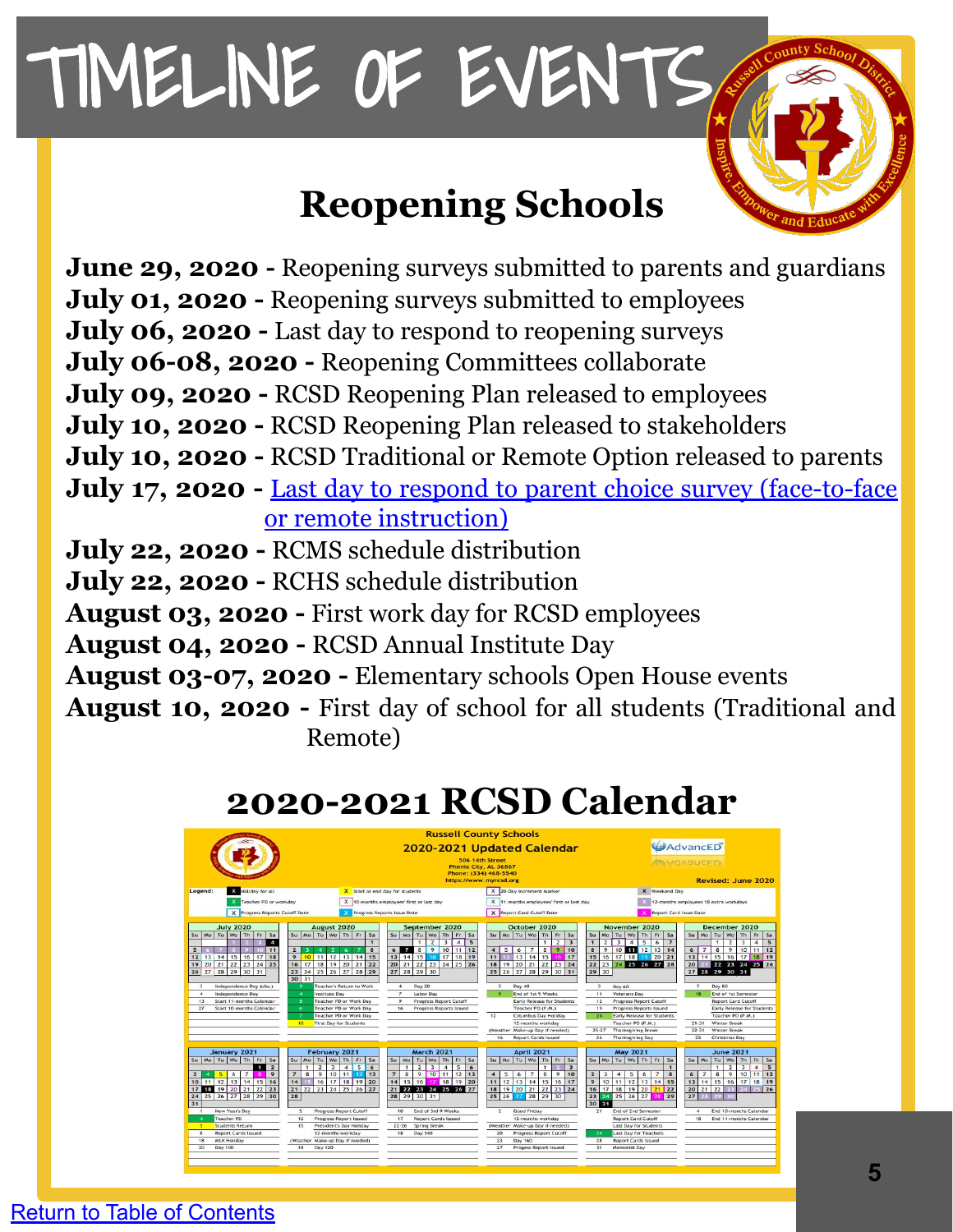# <span id="page-5-0"></span>FACILITIES MANAGEMENT

In order to reduce the risk of exposure to COVID-19, the Russell County School District is committed to improving the operations and maintenance of all school buildings and work sites. We will implement the following strategies:

- Routine cleaning of surfaces such as: tables, doorknobs, light switches, countertops, handles, desks, phones, keyboards, toilets, etc.
- Disinfect using EPA-approved disinfectants against COVID-19
- Assess buildings for mold and excess moisture
- Routine checks for the HVAC system to ensure operating efficiency
- Discontinue use of water fountains (students may bring their own clear water bottles with student's name written on the bottle or label)
- Ensure ventilation systems operate properly and increase circulation of outdoor air by opening windows when possible
- Clean and disinfect shared items between classes such as chairs, desks, P.E. equipment, etc.
- Plexiglass will be installed in school offices and departments as necessary for protection
- Sanitation stations will be installed in school buildings and departments as necessary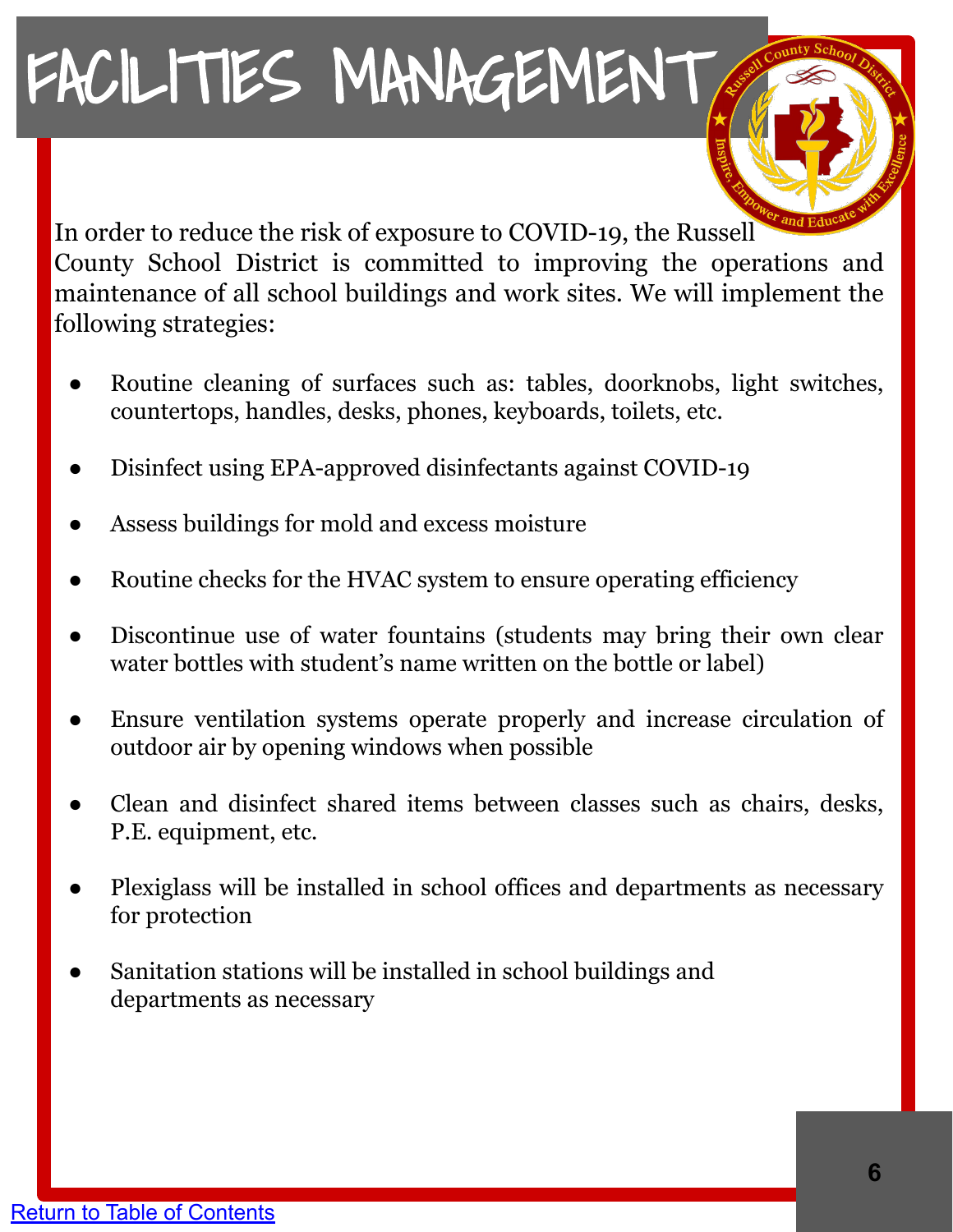# <span id="page-6-0"></span>SAFETY & HEALTH

The Russell County School District is committed to promoting the safety and health of its students, employees, parents, community members, and supporters. Due to the nature of COVID-19, and despite

best efforts, there are some circumstances which fall beyond the district's control. The district, through its administration and board, reserves its unilateral right to close campuses and suspend face-to-face instruction due to COVID-19.

#### **The following safety and health measures will be implemented:**

- Conduct routine, daily temperature checks of students and school employees
- Require routine hand-washing practices for students and employees
- All students and employees will practice social distancing
- All employees will be required to wear a face mask or face shield during designated times
- Protective shields and dividers will be used to minimize the spread of potential viruses
- Isolation rooms will be provided for students and employees to separate anyone who exhibits COVID-19 like symptoms
- Employees and students will stay home when they are sick
- Employees and students with COVID-19 like symptoms will be required to leave the school campus or work site immediately
- Cases will be reported in a confidential manner
- Employees and students/guardians will be required to report symptoms and notification of exposures to the school nurse and/or designated personnel
- Hand-washing, face covering, and cough covering training will be available for students and employees
- Masks and/or face shields will be provided for students and employees (minimum of 3 per student and 3 per employee)
- Signs will be posted in reference to how to stop the spread of COVID-19 such as properly washing hands, everyday protective measures, and how to properly wear a face covering
- The system will work with local health care systems to disseminate hygiene and disinfection strategies for transmission prevention
- Staggering or alternate bell schedules will be used during class transitions, arrival, and dismissal procedures in order to reduce large crowds
- The system will limit school visitors, assemblies, extracurricular activities, programs, and field trips to reduce COVID-19 risk factors in large groups
- Adhere to all guidelines of the AHSAA pertaining to all sports and athletics
- Movement between classes will utilize CDC guidelines when feasible
- Stagger class release time to minimize student contact in hallways during the school day
- Prevent or reduce large gatherings of students in commons area, hallway, gymnasium, and playground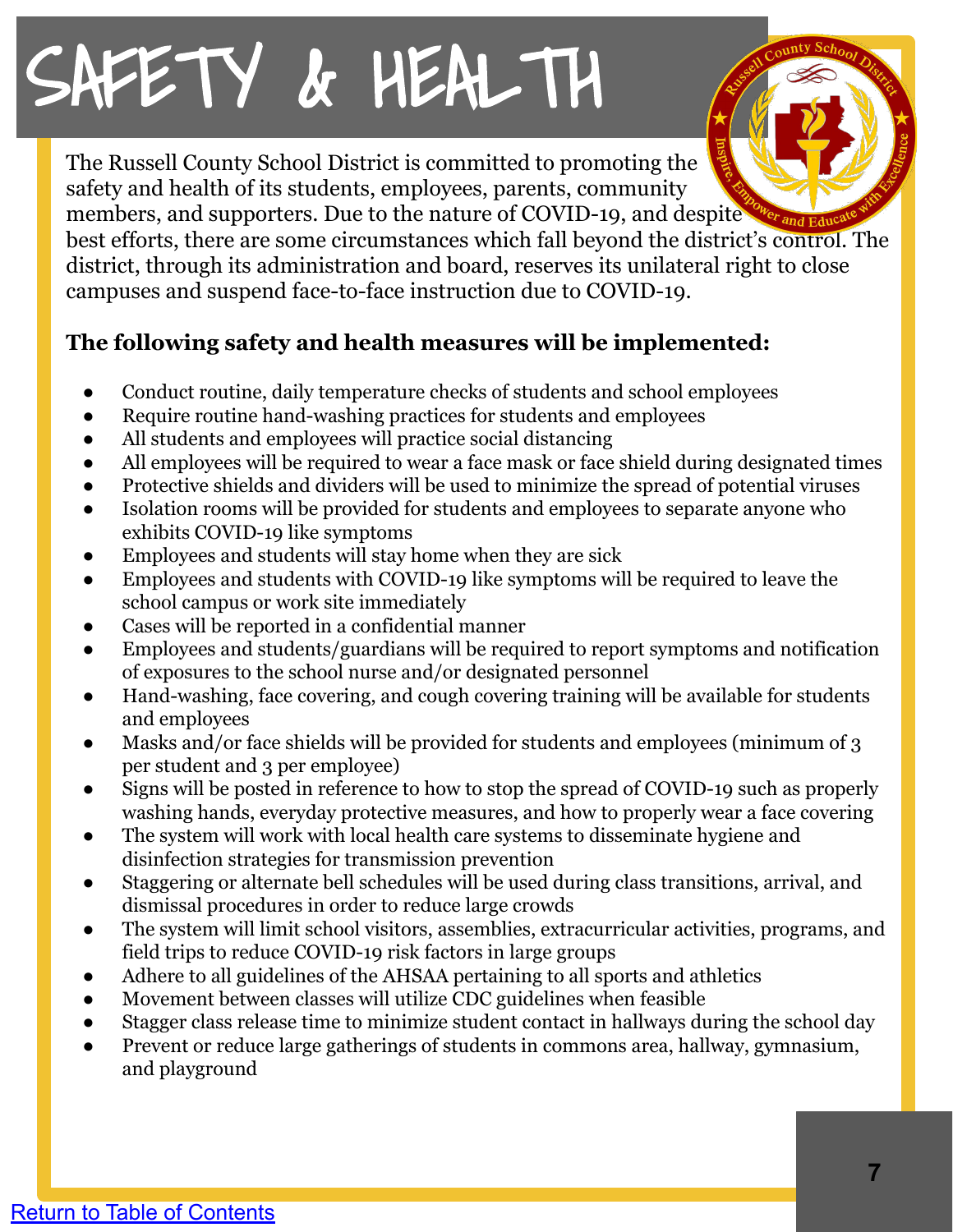#### **OVERVIEW**



<span id="page-7-0"></span>The Russell County Board of Education is committed to the development of all students enrolled. The instructional program is designed to be developmental and continuous. It is based on systematic, sequential teaching and learning whereby the instructional needs of students are assessed and mastery levels are clearly defined to ensure progression of learning and maximum academic proficiency. The primary goal is to teach students so they can attain mastery of skills as they progress from one grade level to the next.

Students will be provided with the opportunity to participate in meaningful and engaging learning experiences through on-campus or remote instructional formats. Students will participate in the method chosen for a period of nine weeks (minimum) before being allowed to switch modes of instruction (exception: school closure). Parents and/or guardians must make the school aware of their intention for their student to participate in remote learning or face-to-face two weeks prior to the end of the nine week grading period.

#### **ON-CAMPUS INSTRUCTION**

- Students will return to school daily, as usual, and participate in face-to-face instruction while observing health precautions.
- Students will report to classrooms immediately upon arrival. Students will not congregate in the cafeteria or gymnasiums waiting for school to begin.
- Employees and students will be required to wear face masks or face shields during designated times.
- Students will be seated as far apart as possible and will face the front of the room
- Sanitation will be carried out by instructional and maintenance personnel before, during, and after the school day.
- Transitions will be limited and students will not congregate in large groups (i.e. cafeteria, traditional PE, hallways, etc.).
- Students may bring a clear water bottle (with student's name on bottle or label) to class as water fountains will be disabled.
- Students will not share materials or electronic devices.
- Students will engage in meaningful instruction and will also be exposed to the online learning environment to be prepared for remote learning in case the school or system closes as a result of COVID-19.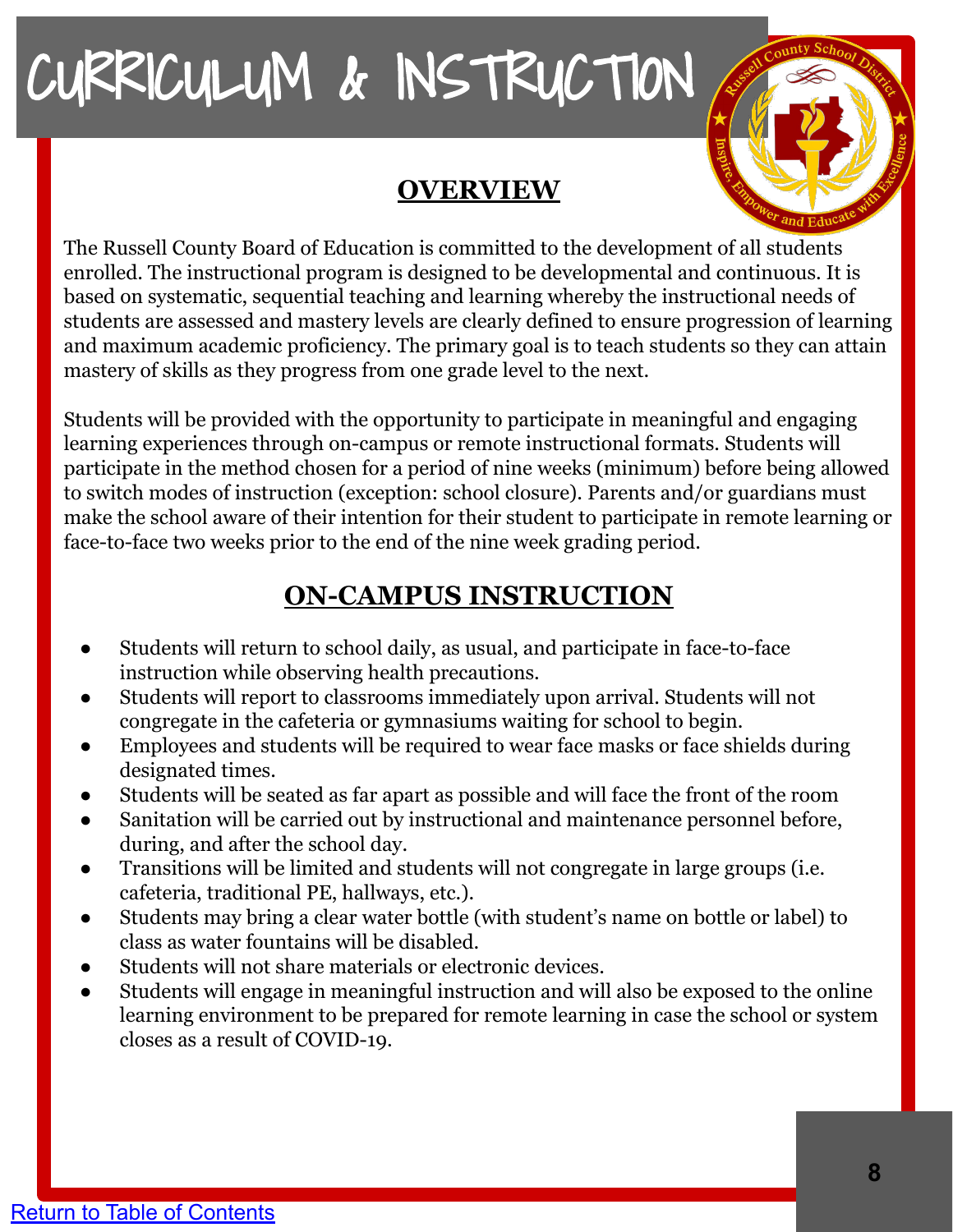

#### **REMOTE INSTRUCTION**

- <span id="page-8-0"></span>Students will participate in online/remote instruction through Google Classroom and/or other online platforms depending on the grade level and/or course (Examples: Classworks, iReady, Edgenuity, Renaissance Place, etc.).
- **A device and internet connection is required to participate in remote instruction** (Devices are available for checkout - subject to device usage fee).
- Teachers and tools will be available for extra support when students are in need of extra assistance.
- **● To declare a method of instructional delivery and engagement (face-to-face or remote instruction), parents/guardians must complete the [RCSD survey](https://forms.gle/Rj23aENL3Ec8ykGu8) by July 17, 2020.**
- Active engagement in the remote classroom is required.
- Students must abide by the RCSD Acceptable Use Policy and Student Code of Conduct found in the RCSD Student Handbook.
- Phone numbers and/or email addresses of guardians must remain accurate for the duration of the program.
- Remote instruction will mirror on campus instruction as much as possible to help the transition from on-campus to remote instruction if needed because of a school or system closure.
- At times, the remote student may be required to come to campus to test (example: some assessments, CTE credentialing exams, CTE hands-on practice). When this is required, only the student is permitted to be on campus. All other guests will be required to wait in cars or off campus during the testing or instruction. Parents and/or guardians must provide transportation to and from school in these cases.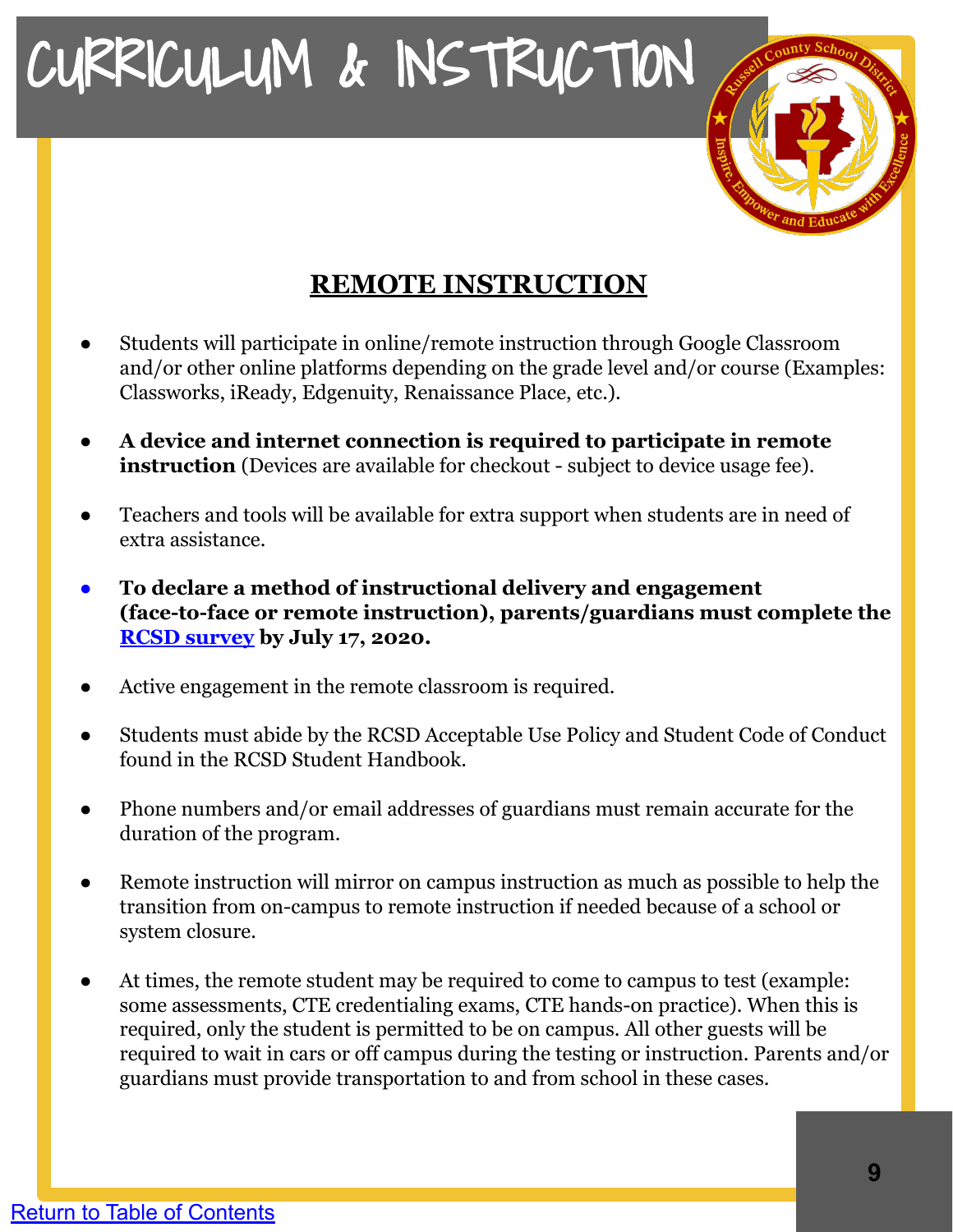

#### **Overview of Quality Instruction**

While some aspects of instruction vary based on grade spans (K-5, 6-8, and 9-12), many aspects remain the same. After the overview of quality instruction, details related to each grade span will follow. Teachers will be assigned based on the instruction option survey results.

#### **Assessing COVID-19 & Summer Learning Loss**

As the 2020-2021 school year begins, regardless of participation method, students will be assessed using iReady, Classworks, STAR, and/or classroom assessments to measure the students' academic proficiency and possible learning loss. Students will be provided opportunities throughout the year for remediation and acceleration based upon the results of the beginning of year assessments. It is important that the students complete these assessments INDEPENDENTLY so a true account of the students' learning can be attained.

#### **Planning for Instruction**

Planning is an essential component of classroom preparation for effective instruction, assessment, and improvement. All RCSD teachers, regardless of delivery method, will complete weekly and daily lesson plans which address the Alabama Course of Study. In addition to lesson plans, teachers will use pacing guides throughout the year. Teachers will use a specific lesson plan format to address the pacing guide while paying careful attention to the needs of students as they progress through the grade level/content area standards. The Alabama Course of Study can be viewed [here.](https://alex.state.al.us/browseStand.php)

#### **Reporting of Student Progress**

Parents, guardians, and students will be provided with formative and summative feedback throughout the year through the following channels: assignment and assessment feedback focused on growth, progress and report cards through iNOW, and frequent communication by the teacher and/or school.

#### **Improvement of Learning**

Students, even in the remote classroom, will still be able to participate in the tiered intervention program which provides students with extra support with literacy and mathematics. An RTI team made up of administrators, teachers, counselors, etc. will review student progress throughout the year and make recommendations for additional support when needed. The Classworks program will be used by the RCSD to formulate an individualized learning plan for each student. Classworks will also be used to provide remediation and to monitor progress toward the attainment of each student's learning goals.

#### **Addressing the new ALSDE Mathematics Course of Study**

The ALSDE approved the [new mathematics course of study](https://www.alsde.edu/sec/sct/COS/2019%20Alabama%20Course%20of%20Study%20Mathematics.pdf) in 2019. The RCSD will implement the new COS starting with the 2020-2021 school year.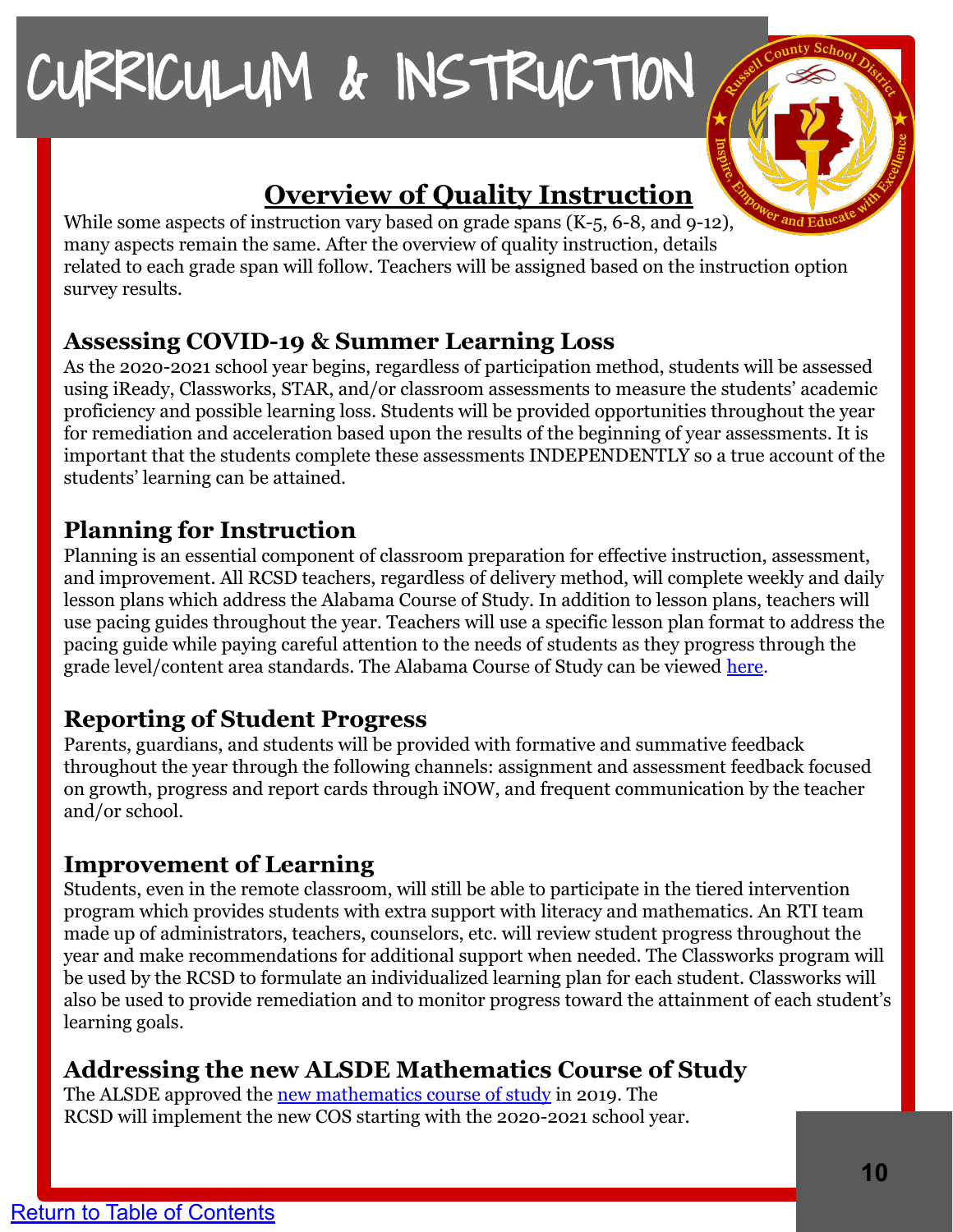#### **Quality Instruction in Grades Pre-K - 5**

#### **Platforms for Instruction**

The platforms for instruction, listed below, outline web-based programs that may be used for remote instruction and face-to-face instruction. On campus instruction will include face-to-face lesson delivery in addition to the platforms below.

- Accelerated Reader
- Classworks
- Google Classroom and/or Zoom
- iReady
- Pre-recorded and/or live video lessons
- **STAR Early Literacy**
- **STAR Reading and/or Math**

#### **Grading of Instruction**

Coursework will be aligned to the rigor of state learning standards. Students are expected to devote time and attention to their studies and show consistent growth throughout the year, whether participating in remote or face-to-face learning. Grades will be assigned and may impact a student's promotion or retention status. Students will be graded according to the following percentages.

| <b>Grade Bands</b>          | $1 - 2$ | $3 - 5$ |
|-----------------------------|---------|---------|
| <b>Tests &amp; Projects</b> | 50%     | 60%     |
| <b>Classwork</b>            | 40%     | 30%     |
| <b>Homework</b>             | 10%     | 10%     |

Kindergarten students will receive an S (satisfactory), N (needs improvement), or U (unsatisfactory) to notate mastery of grade level standards.

Procedures related to academic dishonesty will be followed as outlined in the [RCSD](https://www.myrcsd.org/Page/526) [Student Handbook.](https://www.myrcsd.org/Page/526) **Students must complete assignments and assessments independently.**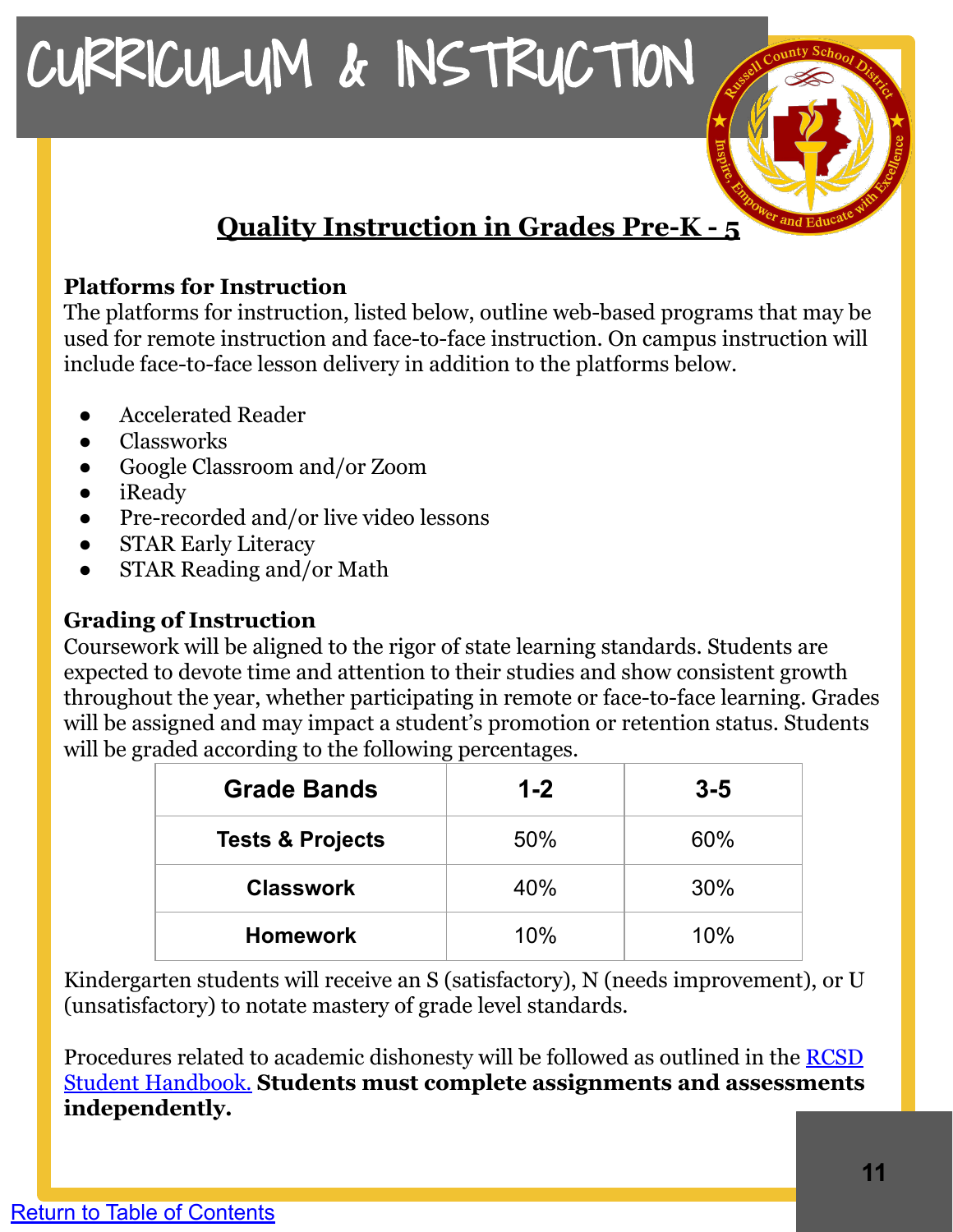#### **Quality Instruction in Grades Pre-K - 5 (continued)**

#### **Participation in State Assessments**

The Alabama Literacy Act was enacted to implement steps to improve the reading proficiency of public school kindergarten to third grade students to ensure those students are able to read at or above grade level by the end of the third grade. It is essential that students are engaged in foundational reading skills instruction and are applying these skills routinely in their daily reading assignments. Student growth and progress will be assessed throughout the year using iReady and Classworks. The state's summative assessment, ACAP, will be administered in the Spring of the year (if the state does not suspend annual testing due to COVID-19)**.**

#### **Physical Education (P.E.)**

- Students will be assigned to groups for the P.E. classes.
- P.E. classes will be held outside or in the regular classroom.
- Groups will not be allowed to mix.
- All P.E. activities will be non-contact.
- All equipment must be sanitized between its use by each group/class.
- K-5th grade grade students will be assigned an S, N, or U for P.E.

#### **Library/Media Center**

- The library/media center will be open for teachers to visit, check out books, and sanitize books for use in their classrooms.
- The teacher will return sanitized books to the library/media center after one week.
- The media specialist will visit the students' classrooms to facilitate lessons to support student learning at a designated time as scheduled on the master schedule.
- Students will not go to the library/media center.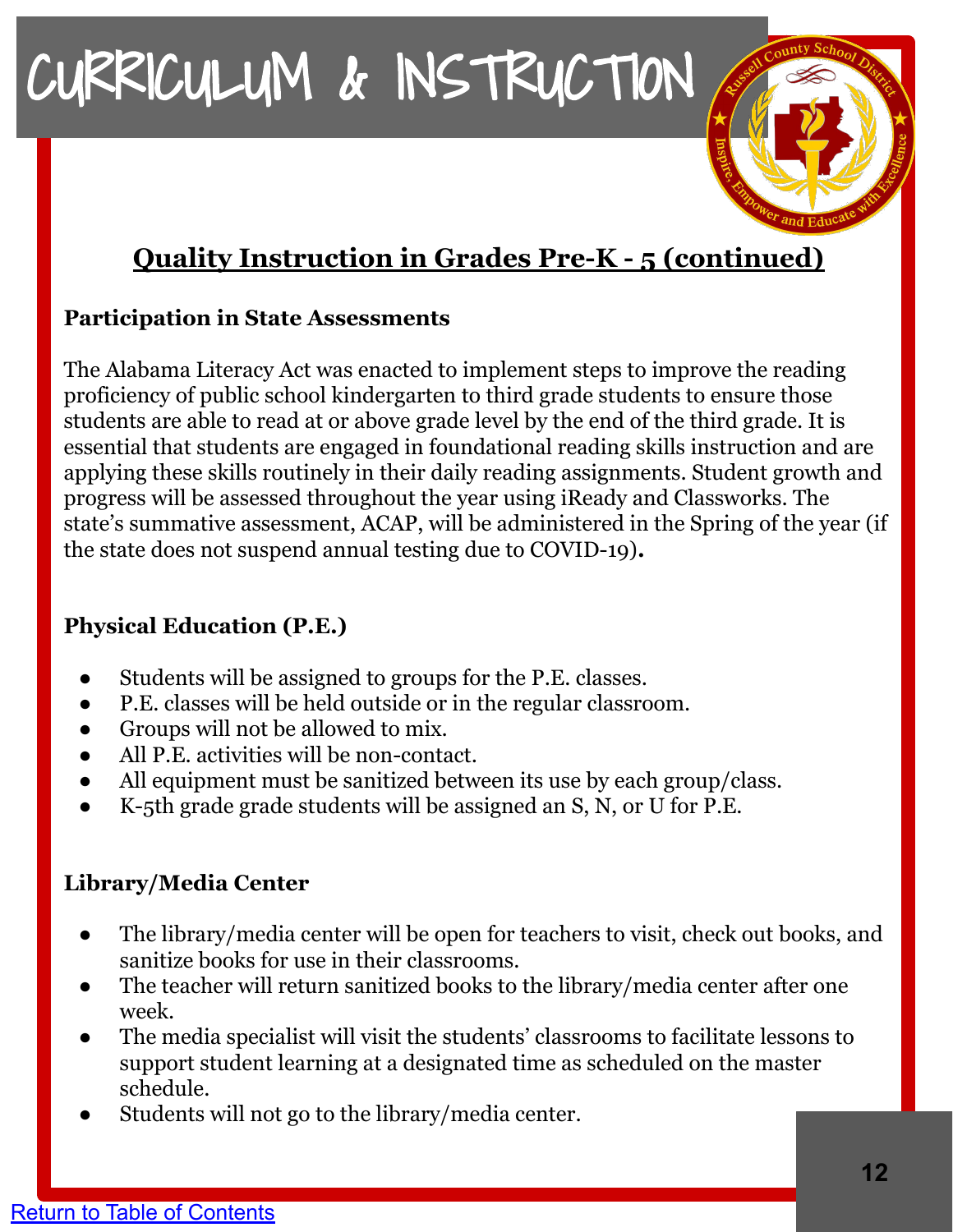#### **Quality Instruction in Grades 6-8**

#### **Platforms for Instruction**

The platforms for instruction, listed below, outline web-based programs that may be used for remote instruction and face-to-face instruction. On campus instruction will include face-to-face lesson delivery in addition to the platforms below.

- Accelerated Reader
- $CK12$
- **Classworks**
- Discovery Ed: Math Techbook
- **Edgenuity**
- Google Classroom and/or Zoom
- Moby Max
- Pre-recorded and/or live video lessons
- STAR Reading and/or Math

#### **Grading of Instruction**

Coursework will be aligned to the rigor of state learning standards. Students are expected to devote time and attention to their studies and show consistent growth throughout the year, whether participating in remote or face-to-face learning. Grades will be assigned and will impact a student's promotion or retention status. Students will be graded according to the following percentages.

| <b>Grade Bands</b>          | $6 - 8$ |
|-----------------------------|---------|
| <b>Tests &amp; Projects</b> | 65%     |
| <b>Classwork</b>            | 25%     |
| <b>Homework</b>             | 10%     |

Procedures related to academic dishonesty will be followed as outlined in the [RCSD Student](https://www.myrcsd.org/Page/526) [Handbook.](https://www.myrcsd.org/Page/526) **Students must complete assignments and assessments independently.**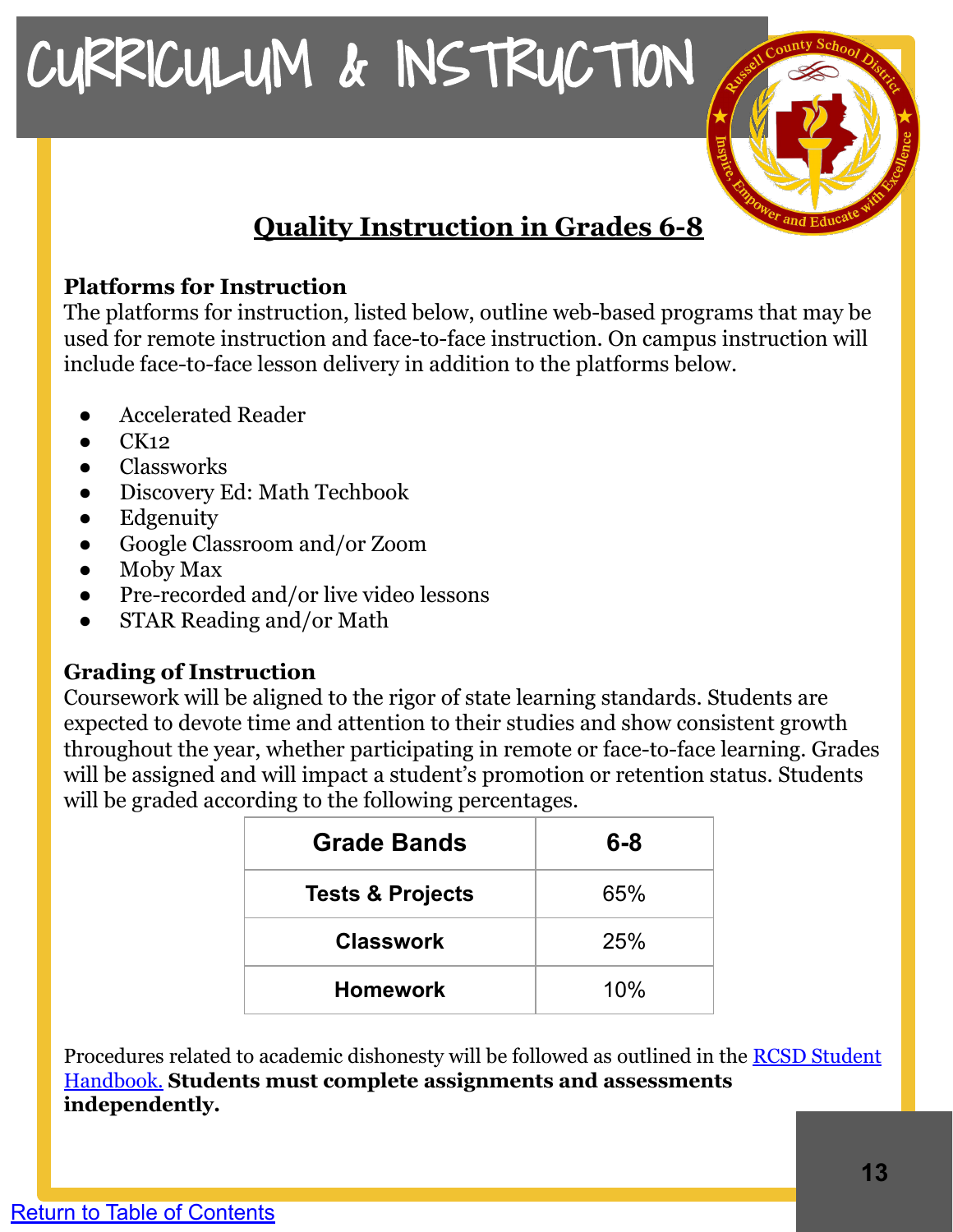#### **Quality Instruction in Grades 6-8 (continued)**

#### **Student Access to Fine Arts**

Remote and face-to-face students will have access to fine arts and electives. Electives are scheduled and offered to students at RCMS based on the grade level of students and will be included in the schedule given at the beginning of the year.

#### **The RCMS Transition to 6 Periods**

In the Spring of 2020, RCMS made the decision to transition from a 7 period schedule to a 6 period schedule. Through on-campus and remote learning, RCMS will still utilize the 6 period schedule. Students will be scheduled to take 6 classes per day that will last the whole year (electives may change every grading period or semester). If students choose to participate in remote instruction, they must be active in the remote classroom according to their individual class schedules. Remote students will be given instructions by their teachers at the beginning of the year for logging into remote classrooms.

- 1st Period 8:25 am 9:31 am
- 2nd Period 9:34 am 10:38 am
- 3rd Period 10:41 am 11:40 am
- 4th Period 11:43 am 1:15 pm (includes lunch)
- 5th Period 1:18 pm 2:27 pm
- 6th Period 2:20 pm 3:25 pm

Lockers will not be used at Russell County Middle School during the 2020-2021 school year.

#### **Addressing the 2019 Mathematics Course of Study**

For RCMS students, the following order of math courses will take place: 6th grade math, 7th grade math, 7th grade accelerated math, and 8th grade math.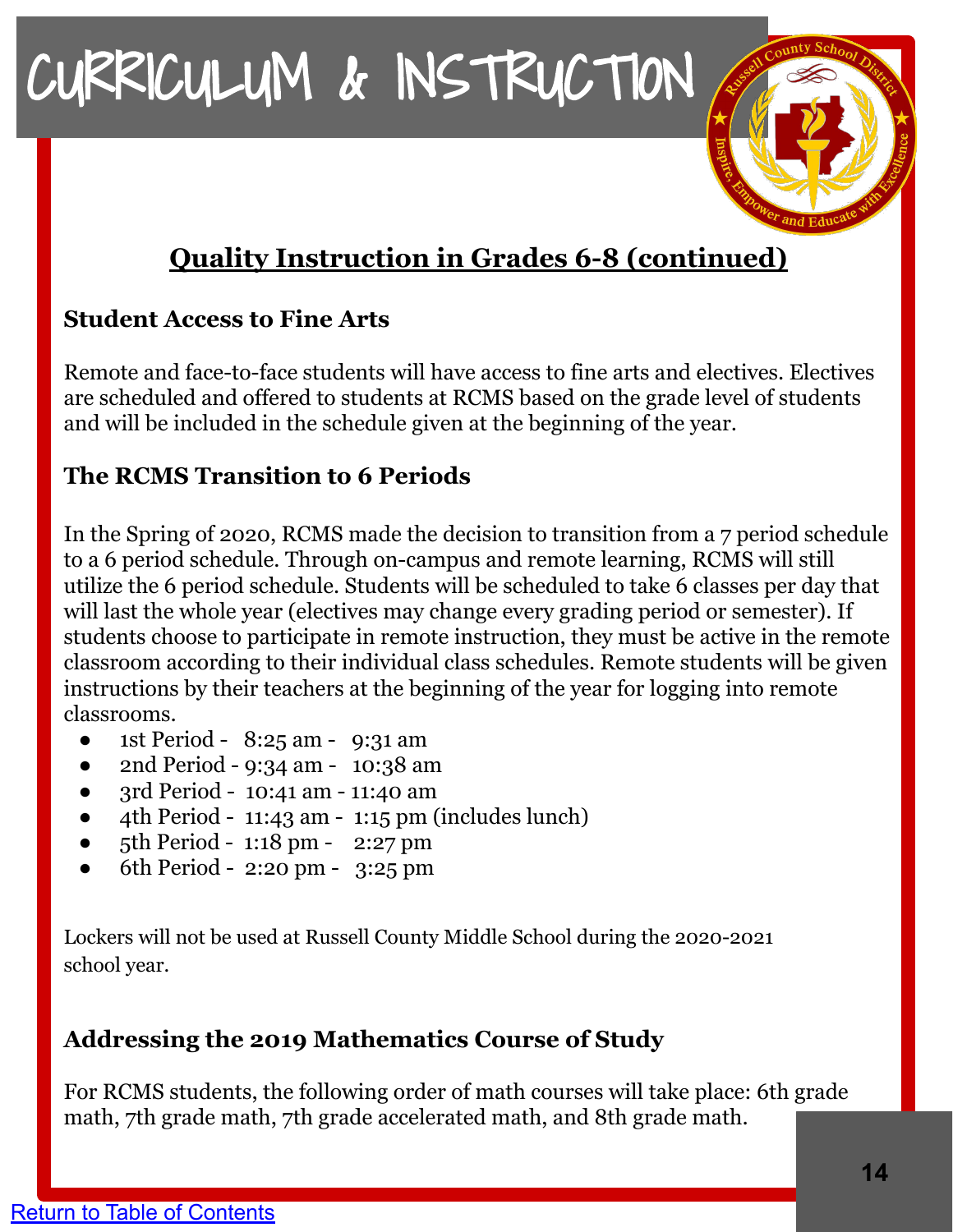#### **Quality Instruction in Grades 9-12**

#### **Platforms for Instruction**

The platforms for instruction, listed below, outline web-based programs that may be used for remote instruction and face-to-face instruction. On campus instruction will include face-to-face lesson delivery in addition to the platforms below.

- **Access**
- $CK12$
- **Classworks**
- **Edgenuity**
- Google Classroom and/or Zoom
- **iCEV**
- **Moby Max**
- Pre-recorded and/or live video lessons

#### **Grading of Instruction**

Coursework will be aligned to the rigor of state learning standards. Students are expected to devote time and attention to their studies and show consistent growth throughout the year, whether participating in remote or face-to-face learning. Grades will be assigned and will impact a student's promotion or retention status. Students will be graded according to the following percentages.

| <b>Grade Bands</b>        | $9 - 12$ | <b>CTE</b>        |     |
|---------------------------|----------|-------------------|-----|
| <b>Tests and Projects</b> | 65%      |                   |     |
|                           |          | <b>Coursework</b> | 80% |
| <b>Classwork</b>          | 25%      |                   |     |
|                           |          | <b>Tests</b>      | 20% |
| <b>Homework</b>           | 10%      |                   |     |
|                           |          |                   |     |

Procedures related to academic dishonesty will be followed as outlined in the [RCSD](https://www.myrcsd.org/Page/526) [Student Handbook.](https://www.myrcsd.org/Page/526) **Students must complete assignments and assessments independently.**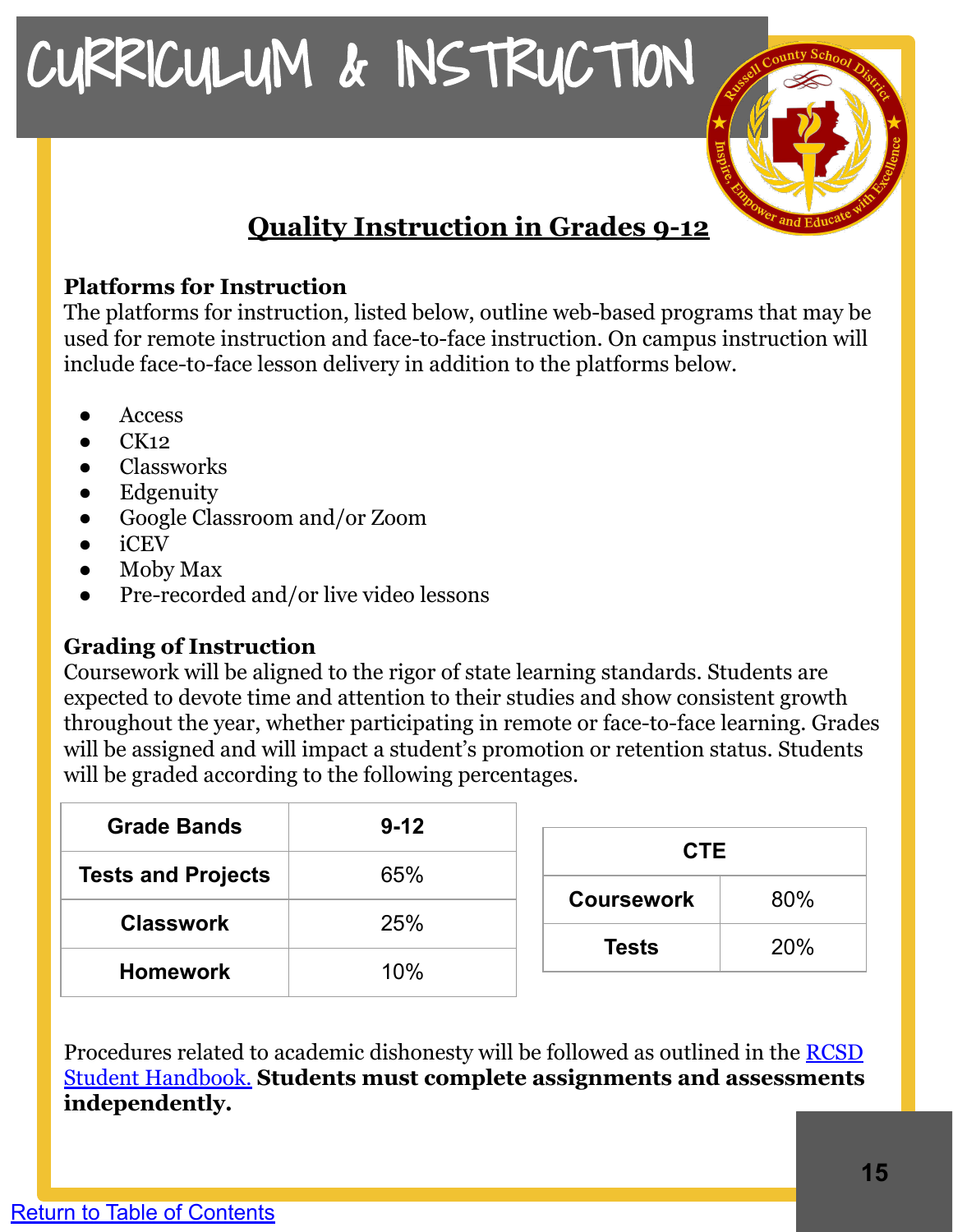#### **Quality Instruction in Grades 9-12**

#### **Student Access to Fine Arts**

Students participating in face-to-face or remote instruction will still receive opportunities to take courses that meet ALSDE graduation requirements. Course requests, when possible, will be honored based on student-interest, need, and availability. For students participating in remote instruction, some electives may not be available.

#### **Student Access to Career and Technical Education**

The RCSD, in partnership with the ALSDE, will provide CTE instruction in new and innovative ways as we prepare our students for what lies ahead. Certain CTE courses may be unavailable if a student opts out of face-to-face instruction due to the nature and/or hands-on component of some courses; however, some electives and CTE courses will be offered through remote instruction. *If your remote student enrolls in a CTE program that requires on-site lab instruction, the student will be required to come to class on designated days throughout the school year.* Work-based learning, Co-Op, and internships may not be possible during the 2020-2021 school year. Students may be required to come to campus for safety instruction and assessment before coming on campus to participate in labs/shops.

#### **Participation in State, College, and/or CTE Assessments**

In the event a remote student needs to complete a state assessment, college entrance exam, and/or CTE credential, attendance on-campus may be required. Transportation must be provided by the student and family members may not wait inside while the assessment is completed.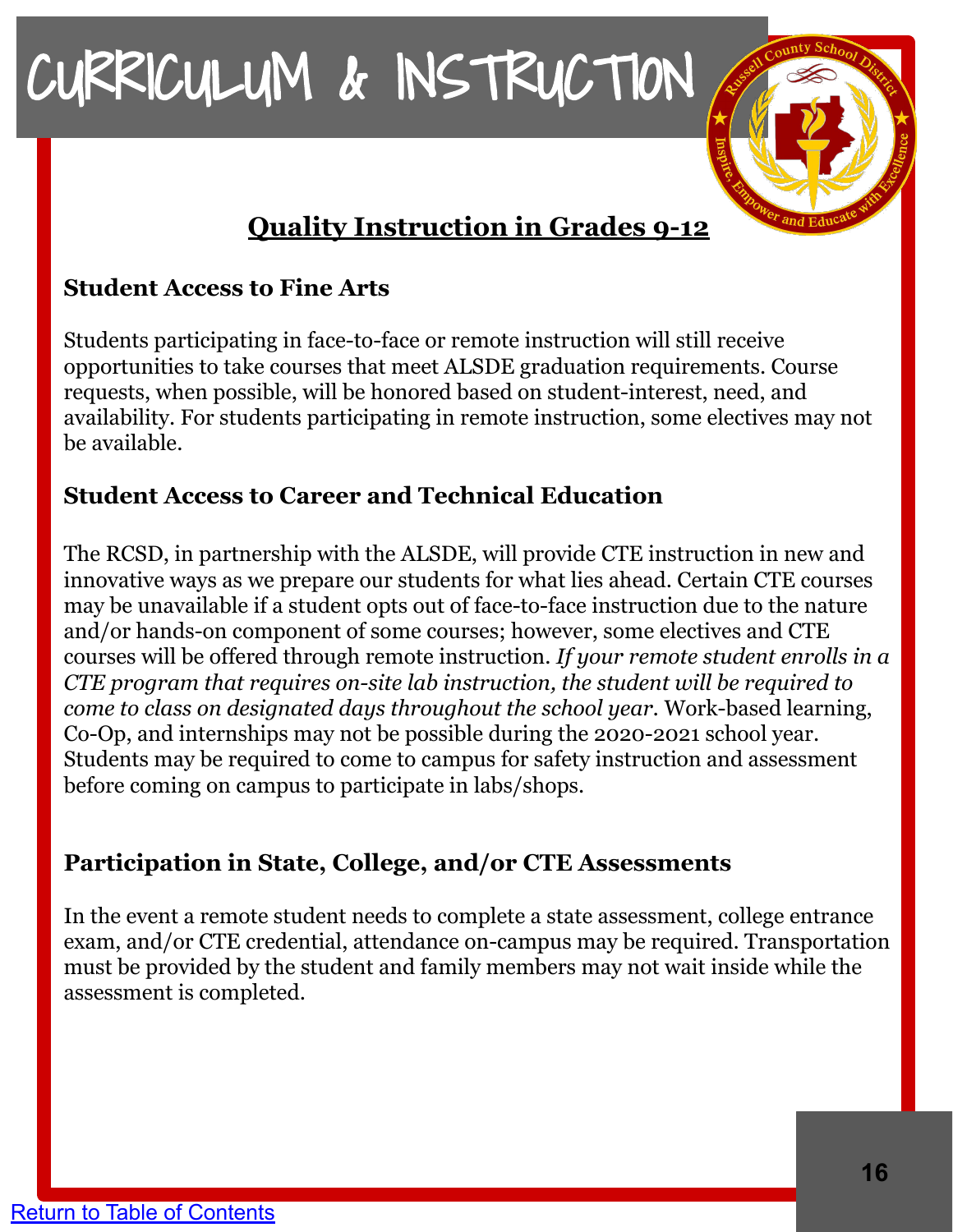#### **Quality Instruction in Grades 9-12 (continued)**

#### **Graduation Requirements**

- Students must have 24 credits to graduate high school.
- Students must pass all courses required for graduation by the ALSDE and the RCSD.
- Alabama High School Graduation requirements can be found on page 33 of our [RCSD](https://www.myrcsd.org/Page/526) [Student Handbook.](https://www.myrcsd.org/Page/526)

#### **The RCHS Transition to Block Scheduling**

In the Spring of 2020, RCHS was approved to move to a block scheduling format. Through on-campus and remote learning, RCHS will still participate in block scheduling. Students will be scheduled to take four classes per semester. If students choose to participate in remote instruction, they must be active in the remote classroom during the following times according to their individual class schedules. Remote students will be given instructions by their teachers at the beginning of the year for logging in to remote classrooms.

- 1st Block 8:26 am 10:00 am
- 2nd Block 10:04 am 11:38 am
- $\circ$  3rd Block 11:42 am 1:46 pm (lunch included)
- 4th Block 1:51 pm 3:30 pm

Lockers will not be used at Russell County High School during the 2020-2021 school year

#### **Dual Enrollment**

RCHS is proud of the continued partnership with Chattahoochee Valley Community College and dual enrollment. RCHS will still offer dual enrollment courses on the RCHS campus and/or through remote instruction.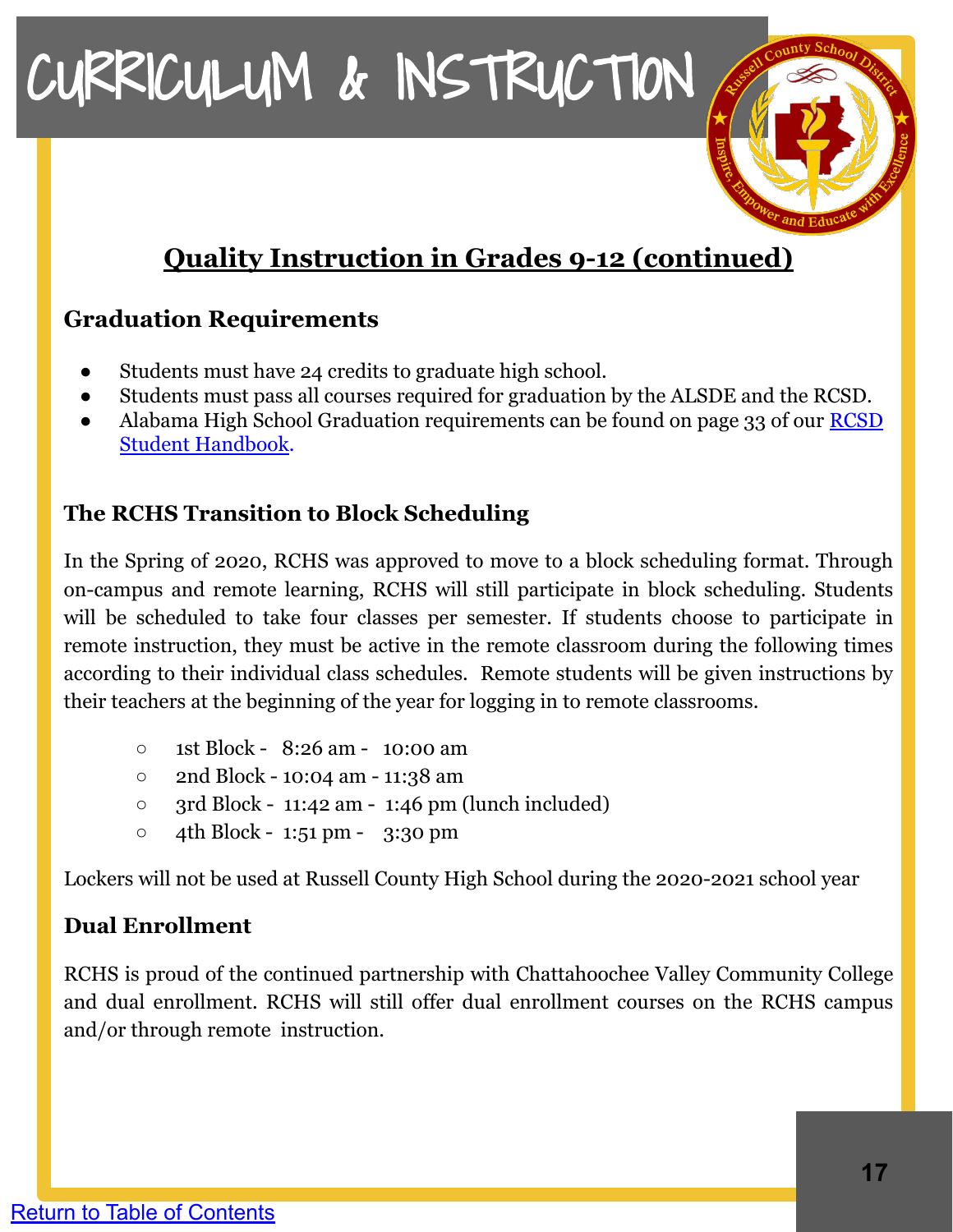#### **Quality Instruction in Grades 9-12 (continued)**

#### **Improvement of Learning**

- Any student who fails English, mathematics, science, social studies, or other required courses should make arrangements to recover the failing grade immediately through grade or credit recovery. Progress of students will be monitored by teachers, administrators, and counselors; however, it is the responsibility of the student to sign up for grade or credit recovery.
	- **Grade Recovery** is required of students who fail a course with an overall average below 39/F. Grade Recovery does not replace the failed course on the transcript.
	- **Credit Recovery** is only available to students who fail a course with an overall average of 40-59/F. Credit Recovery does not replace the failed course on the transcript. The National Collegiate Athletic Association (NCAA) does not recognize Credit Recovery. Students participating in Credit Recovery are not able to earn a grade higher than a 70/C.
	- Students should contact their counselor for more information (Ms. Valrie [valriea@russellcsd.net](mailto:valriea@russellcsd.net)) (Mrs. Little - [littleb@russellcsd.net](mailto:littleb@russellcsd.net)).

#### **College and Career Readiness**

The RCSD values providing continued college and career readiness opportunities to students. The system's Career Coach and counselors will be available for all students during the 2020-2021 school year to provide assistance with scholarship applications, college applications, job applications, resumes, etc. Students will be given opportunities to credential in vocational courses. Three opportunities will be given to benchmark on WorkKeys. Additional support will be made available to achieve benchmark scores on the ACT and AP exams. JROTC will encourage students who are excelling in the program to seek opportunities in military services.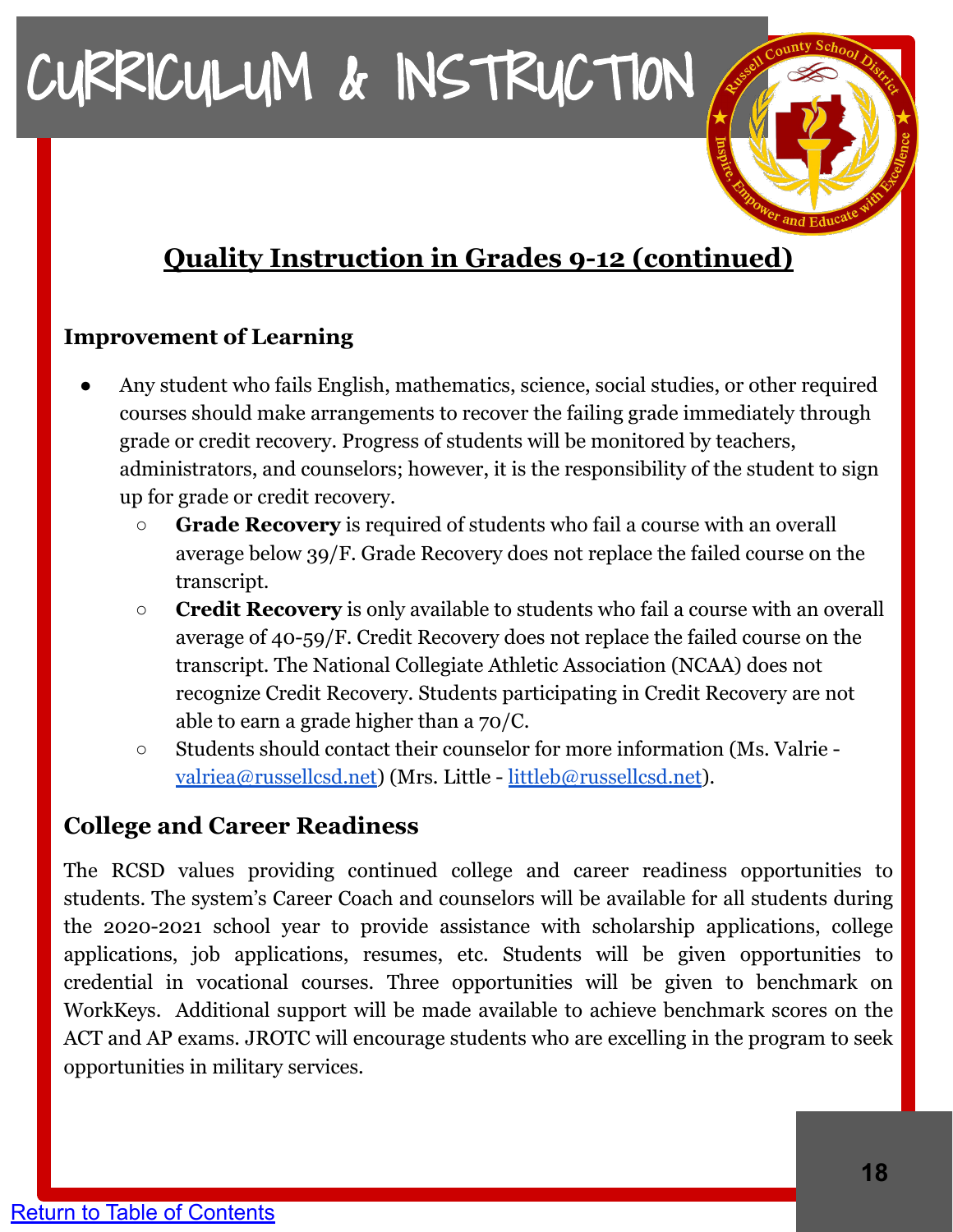#### **Quality Instruction in Grades 9-12 (continued)**

#### **Addressing the 2019 Mathematics Course of Study**

The ALSDE approved the [new mathematics course of study in 2019](https://www.alsde.edu/sec/sct/COS/2019%20Alabama%20Course%20of%20Study%20Mathematics.pdf). The RCSD will implement the new COS starting with the 2020-2021 school year. For the high school grades, the sequence of math courses has changed. For new cohorts of high school students, the following order of math courses will take place in most cases: 9th grade - Geometry with Data Analysis, 10th grade - Algebra 1 with Probability, 11th grade - Algebra 2 with Statistics, and 12th grade - Other Specialized Math Course. Students in an existing high school cohort (current 10th-12th graders) will follow their path they started upon entering high school.

#### **Student Organizations**

Student organizations are vital components of community service and student involvement. Students may still identify with organizations during the 2020-2021. While the interaction of clubs and organizations (Beta Club, CTE CTSOs, National Honor Society, etc.) will be at a distance, students may still run for officer positions and participate in continuing the mission and vision of each individual organization. Students may contact club and organization sponsors for more information about participation and/or membership during COVID-19.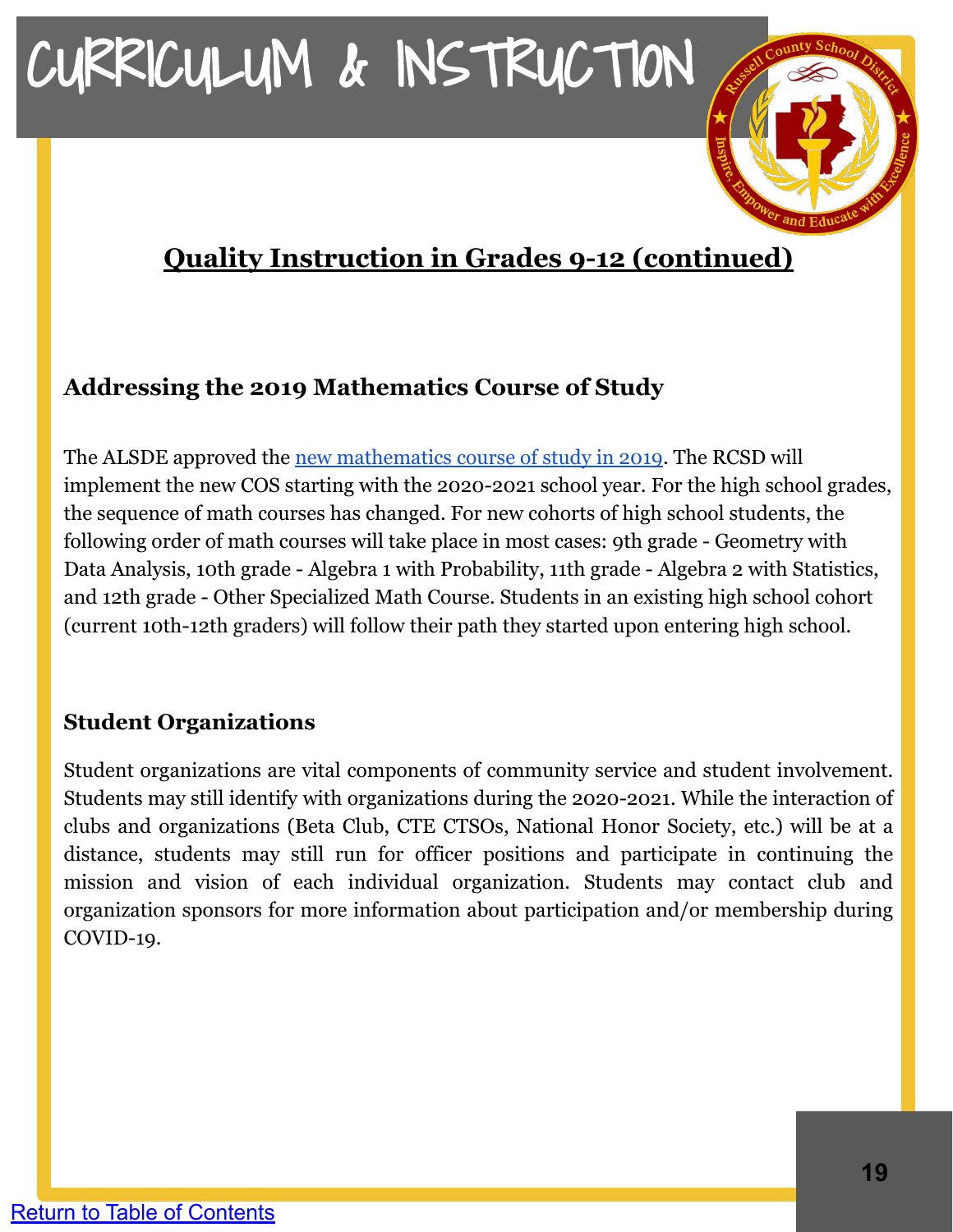#### **Quality Instruction in Special Education & EL Services**

#### **SPED and 504 Services**

Every child with a disability is entitled to a free and appropriate education and is entitled to special education services based on their individualized education program (IEP). Students receiving special education services may be more negatively affected by distance-learning and may be disproportionately impacted by interruptions in regular education. It may not be feasible, depending on the needs of the individual child and adolescent, to adhere both to distancing guidelines and the criteria outlined in a specific IEP. Attempts to meet physical distancing guidelines should meet the needs of the individual child and may require creative solutions, often on a case-by-case basis. Please contact your child's school or the district's Special Education Director, Dr. Vivian Relf, at (334) 408-4970 or [relfv@russellcsd.net](mailto:relfv@russellcasd.net) regarding their individualized plan.

#### **Collaboration between General Education Teachers and SPED Teachers**

As we work to provide effective instruction to our students, it is essential that we collaborate and explore options for meeting the individual learning needs of the students we serve. Collaboration between the general education teacher and the Special Education teacher is expected and necessary for student growth and achievement. As partners, both educators are responsible for teaching students and ensuring a positive learning experience. General education teachers are expected to be knowledgeable of the IEP goals for the students assigned to their classes. Additionally, general education teachers are expected to engage students receiving special services in regular classroom activities and assignments (in compliance with the IEP). Likewise, SpEd teachers are expected to know what grade level standards students are studying and work to support their mastery of skills.

#### **Discussion Points**

- 1. Share lesson plans with SpEd teachers.
- 2. Discuss ways to engage the students in core class activities.
- 3. Discuss ways to differentiate instruction (face-to-face and remotely)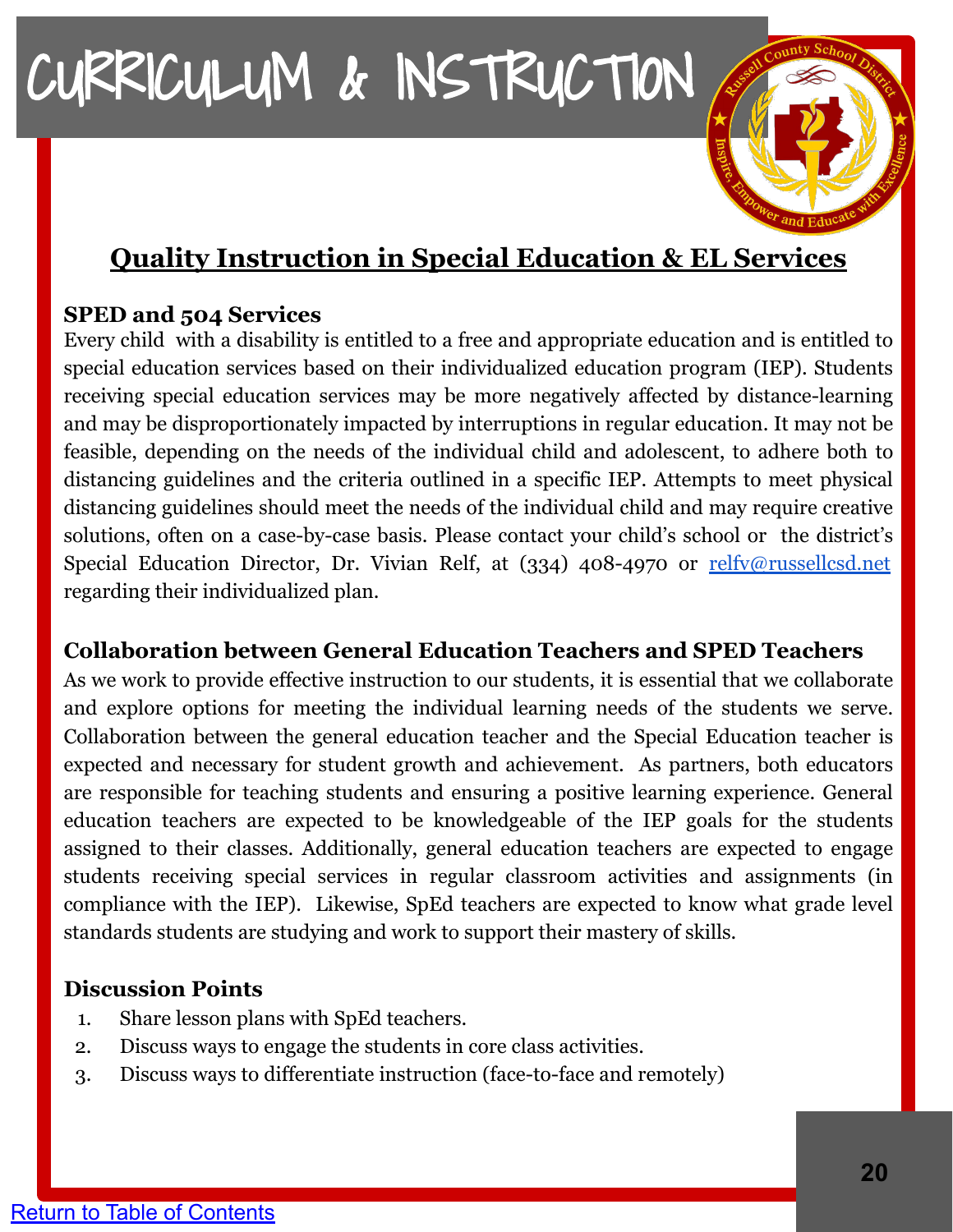#### **Quality Instruction in Special Education & EL Services (continued)**

#### **Topics for Teacher Collaboration**

- 1. Student goals for learning and achievement
- 2. Instructional planning and strategies for lesson delivery
- 3. Student assessment
- 4. Student progress toward goals
- 5. Interventions offered to support academic growth
- 6. Communication of student progress to parents

#### **EL Services**

Russell County Schools, to the greatest extent possible, will provide instruction in accordance with their Individualized English Learning Plan through remote learning and/or face-to-face. EL students will have the opportunity to receive tutoring opportunities after school or during the day through remote learning. EL teachers will follow up at least three times a week to assess progress. If EL students request face-to-face instruction, teachers will provide accommodations as prescribed in the Individualized English Learning Plan. The EL teacher will provide English acquisition language support. Please contact your child's school or the district's EL Coordinator, Dr. Mesha Patrick at (334) 408-4947 or [patricka@russellcsd.net](mailto:patrickm@russellcsd.net) regarding their individualized plan.

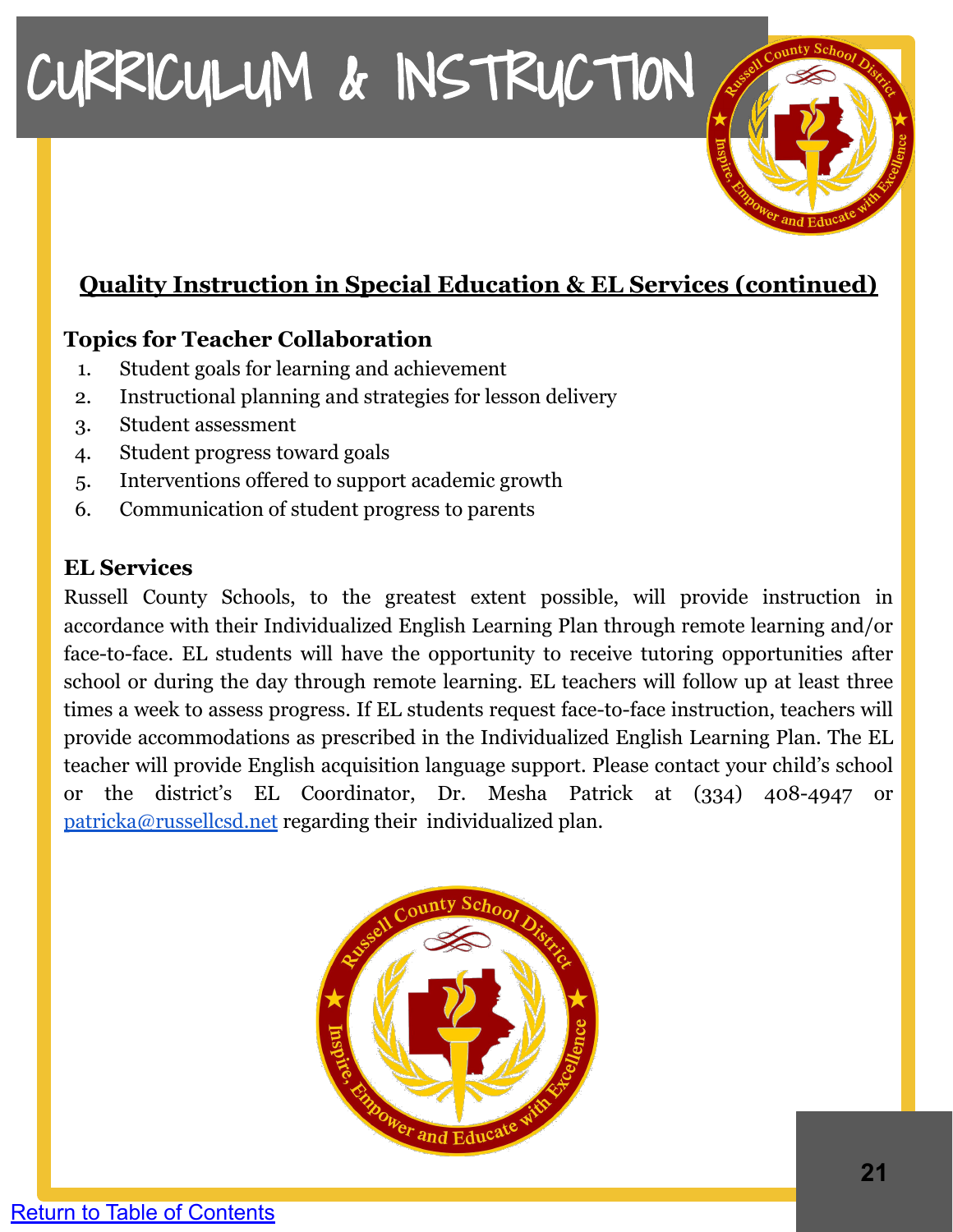### <span id="page-21-0"></span>TECHNOLOGY & LEARNING RESOURCES



The benefit of technology in education is undoubtedly the ability to reach more students more efficiently. After all, technology is all around us and only continues to expand with its many uses. Although many teachers like to rely on traditional methods of teaching, the possibilities that open when technology is brought into the classroom are endless. For one, access to education has been significantly broadened as a result, including a wide range of learning styles and degree options.

- Every student will have access to an individual device.
- Several technology resources will be offered in order to continue learning opportunities during the school year [\(See Curriculum and Instruction Section\).](#page-7-0)
- Pre-K through 5th grade devices will remain at school. If a student checks out a device for remote instruction, a \$25 fee will apply.
- Secondary students will have to pay a \$25 usage fee which will allow them to take these devices back and forth from home and school.
- Students and parents will have access to a limited technology help desk to support their remote learning technology needs.
- Students should use RCSD provided devices (when possible) otherwise, limited technology support may be available.

#### **Accessing the Internet during Remote Learning**

In addition to home internet, RCSD students may access our internet in the following ways:

- Hotspot checkout from the school (limited quantities available)
	- WiFi buses located throughout the school attendance zones

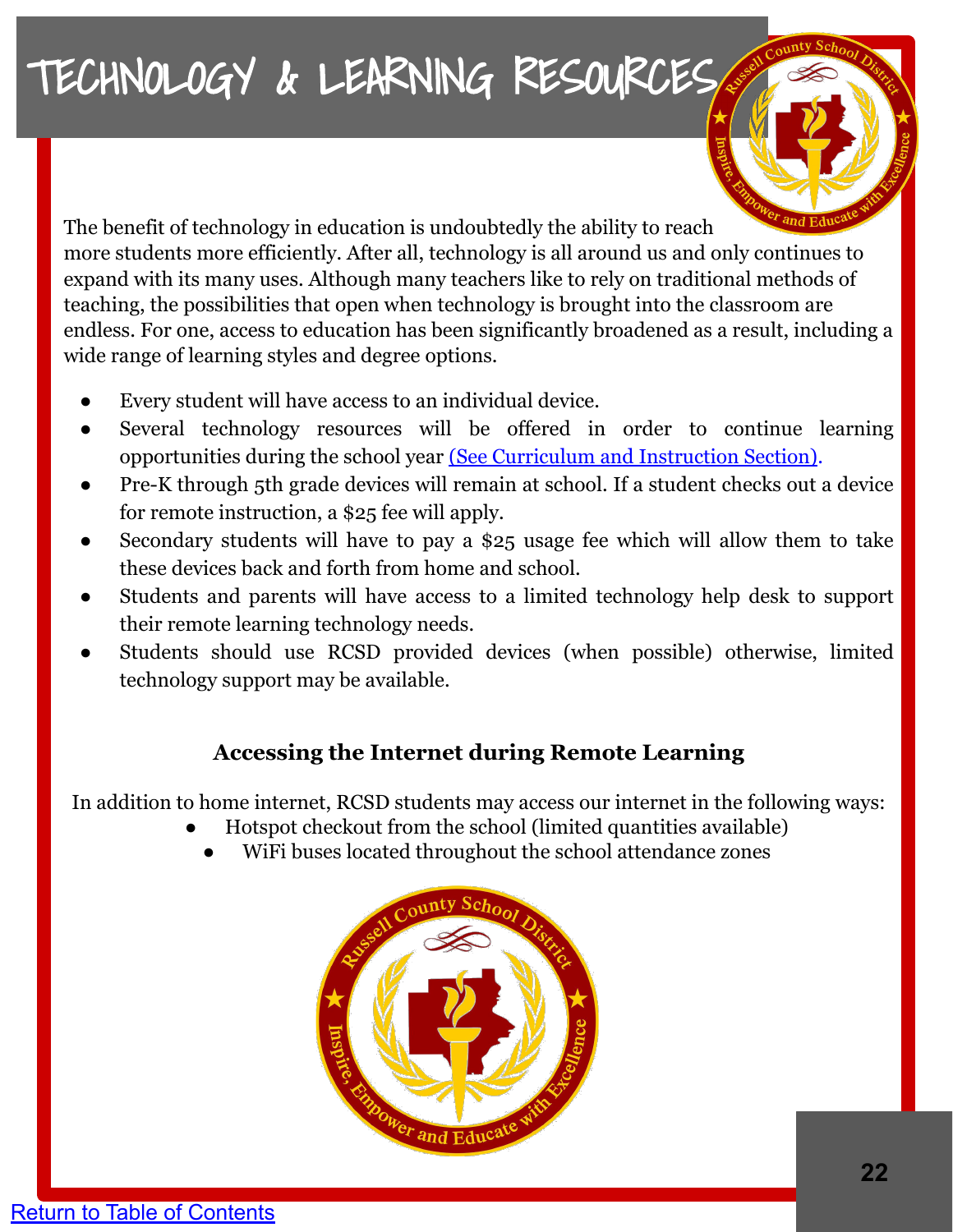### <span id="page-22-0"></span>EMOTIONAL & SOCIAL SERVICES

School level support services will be provided by school counselors and the partnership with East Alabama Mental Health.

Students will receive lessons from the school counseling core curriculum format. Large group guidance sessions will address the following topics, but not limited to, in remote and face-to-face formats:

- Stress management
- Social isolation
- Cyber bullying
- Digital citizenship
- **Bullying**
- Career awareness
- Conflict resolution
- Goal setting
- Resilience strategies
- Good hygiene

Small group guidance sessions will address the following topics, but not limited to:

- Anger management
- Self-awareness
- Social skills
- Grief and trauma
- Effective communication

Students will have the opportunity to receive individual counseling in a remote and/or face-to-face setting. When needed, therapeutic counseling will be provided through East Alabama Mental Health.

When necessary, the Positive Behavior Support Team will meet with parents and develop behavioral support plans for students through the use of formal and informal assessments.

Crisis Response Teams will provide crisis intervention support at the school level Students in trauma will be advised to seek immediate help in a crisis.

- Call 911
- [Disaster Distress Helpline](https://www.samhsa.gov/disaster-preparedness): 1-800-985-5990 (press 2 for Spanish), or text TalkWithUs for English or Hablanos for Spanish to 66746. Spanish speakers from Puerto Rico can text Hablanos to 1-787-339-2663
- [National Suicide Prevention Life:](http://www.suicidepreventionlifeline.org/) 1-800-273-TALK (8255) for English, 1-888-628-9454 for Spanish, or [Lifeline Crisis Chat](http://www.suicidepreventionlifeline.org/GetHelp/LifelineChat.aspx)
- [National Domestic Violence Hotline](https://www.thehotline.org/) 1-800-799-7233 or text LOVEIS to 22522
- [National Child Abuse Hotline](https://www.childhelp.org/hotline/) 1-800-4AChild (1-800-422-4453) or text 1-800-422-4453
- [National Sexual Assault Hotline:](https://rainn.org/) 1-800-656-HOPE (4673) or [Online Chat](https://hotline.rainn.org/online)

Russell County employee support services will be available at each school and auxillary site.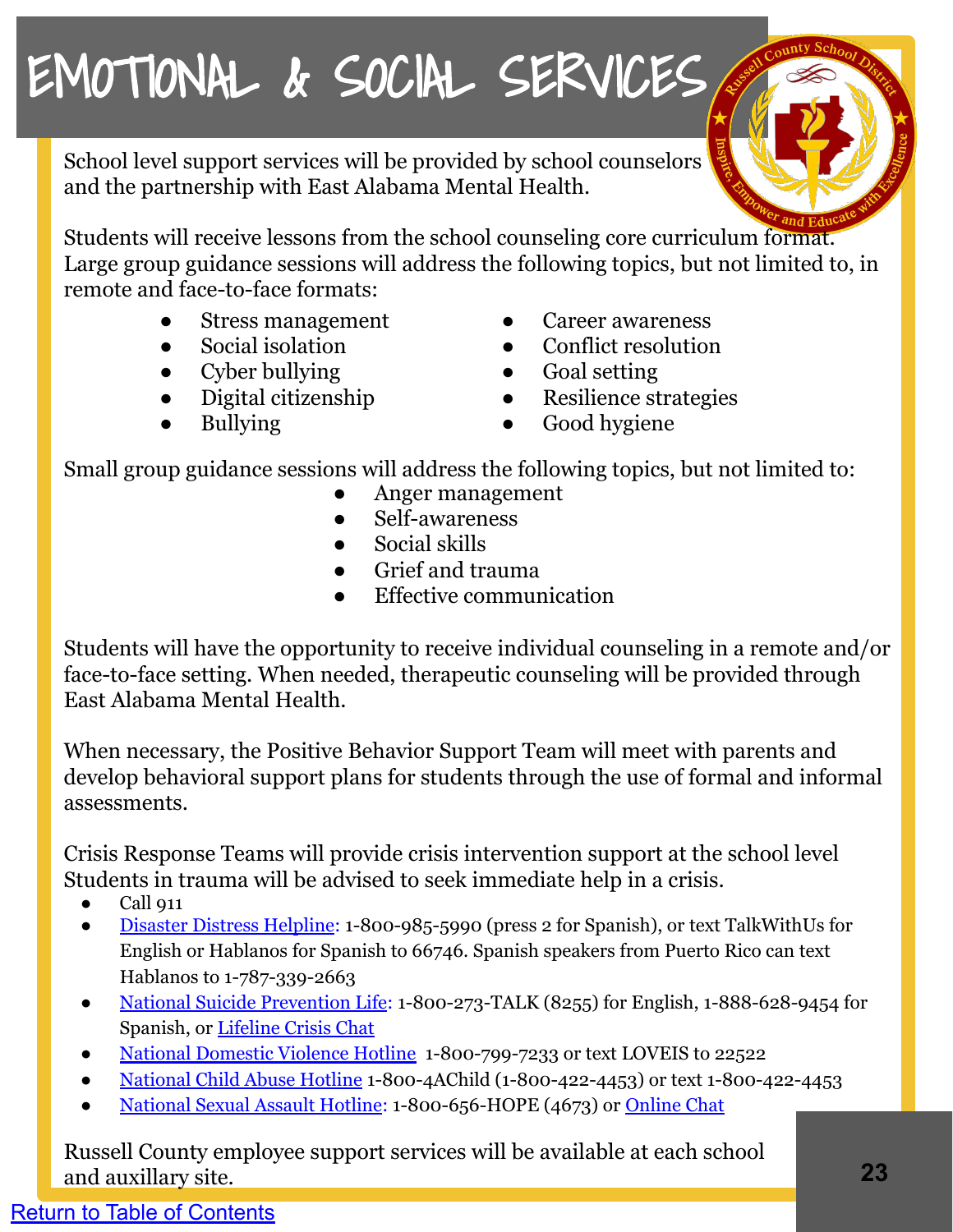# <span id="page-23-0"></span>TRANSPORTATION

The Russell County School District recognizes the fact that safe and efficient school bus service is vital to the educational operation of the system. While school bus transportation is offered to all students, this service is considered a privilege and not a right. Due to the safety of all students, we encourage alternative modes of transportation for students who have other options in order to better maintain the safety of students during this health pandemic. **In addition to the existing school bus expectations and guidelines as outlined in the 2020-2021 Student Code of Conduct, we are committed to the following precautions for students using the district's bus transportation service:**

- Ideally, for students riding the bus, symptom screening should be performed prior to being dropped off at the bus by parents or guardians.
- Bus drivers are not medical professionals and cannot make a diagnosis at the bus stop. Parents should screen students prior to morning stops. Students that have symptoms should not be at the bus stop or attempt to ride until the student has no symptoms.
- Assigned seating with assignments will be posted above the windows. Students are expected to stay in his/her assigned seat for the entire trip.
- A face mask will be required of all students and the bus driver while riding the bus.
- It is recommended that parents and students use face masks and practice social distancing at bus stop locations.
- Drivers should be a minimum of 6 feet from students. Whenever feasible, the two front seats behind the driver will remain unoccupied.
- Minimize the number of people on the bus at one time within reason.
- Adults who do not need to be on the bus should not be on the bus.
- Outdoor ventilation will be used by opening roof hatches and selected windows in addition to the use of air conditioning when available.
- Buses will be sanitized between routes with a CDC approved disinfectant.
- Parents will be surveyed to determine ridership and leveling of the amount of students per bus.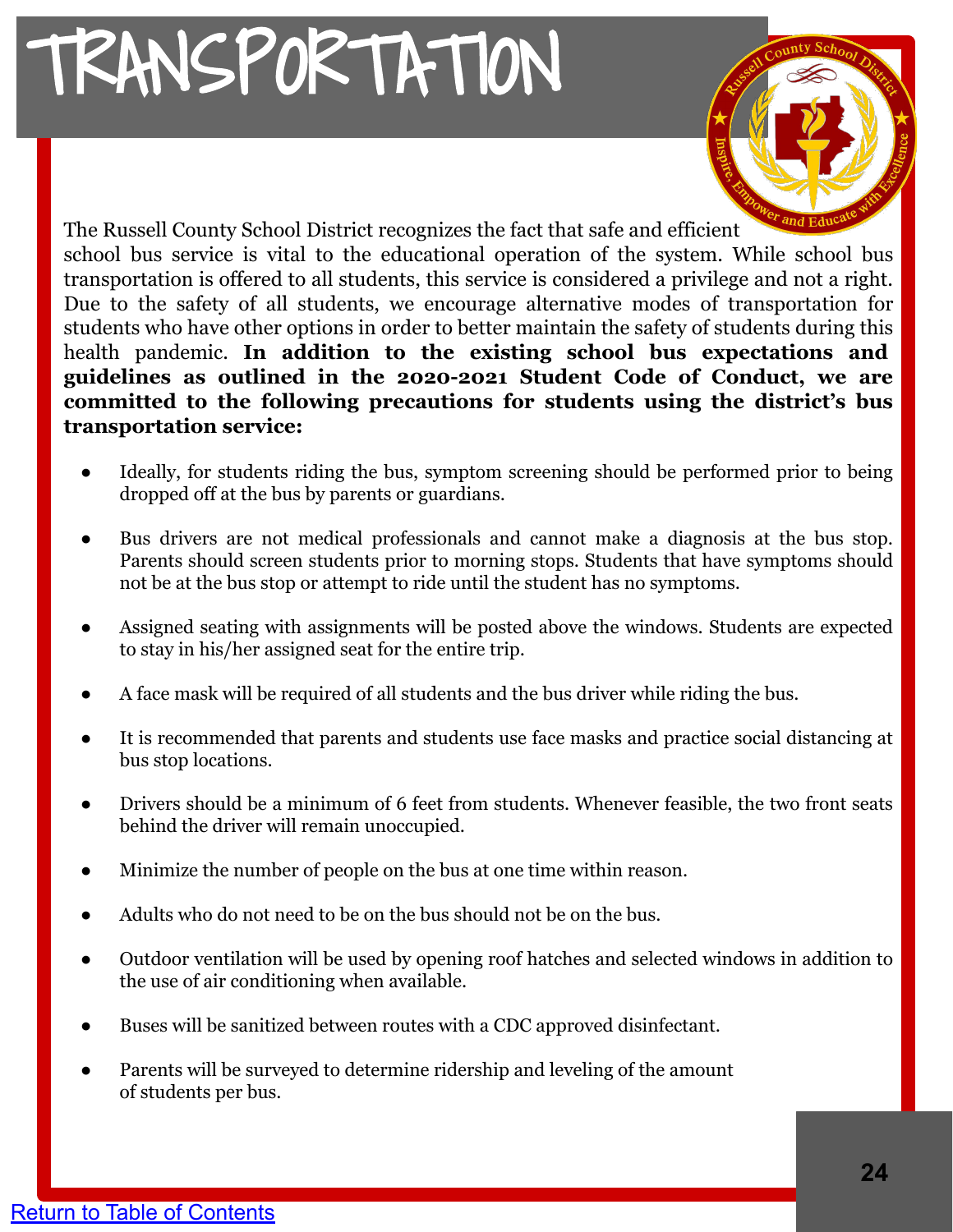# <span id="page-24-0"></span>NUTRITION SERVICES



The Russell County Child Nutrition Program's first priority is to provide nutritious meals to all students in a safe and clean environment. By providing nutritious meals and emphasizing good eating habits, we are providing an important means of improving the health of students in Russell County. Remote students will be able to order meals on a daily basis with the consent of parents and pick-up at each school site during regular school serving times.

- We will take safety precautions when distributing food to the students.
- Breakfast meals are free to all students in Russell County schools.
- It is recommended that parents send food with students (with student's name labeled).
- Students who bring meals from home will need to pack items that do not require heating or reheating.
- No items may be brought from home to be shared.
- It is recommended that parents use Paypam for meal payments.
- Students' lunch numbers will be scanned into the Point of Sales system by a CNP staff member.
- Outside visitors and/or family guests will not be allowed to dine in the school cafeteria.
- Local schools CNP will adhere to current school nutrition guidelines and practices.
- Meals may be served in classrooms or other designated areas.
- Marking will be used to indicate a 6 foot distance in food service lines.
- All cafeteria surfaces and classrooms will be disinfected between serving sessions.
- Students should avoid sharing food items and utensils.
- Students will be served individual plated food items only.
- Food service workers will use face masks & gloves as required by the ADPH.
- Face masks will be required for students and staff during transition.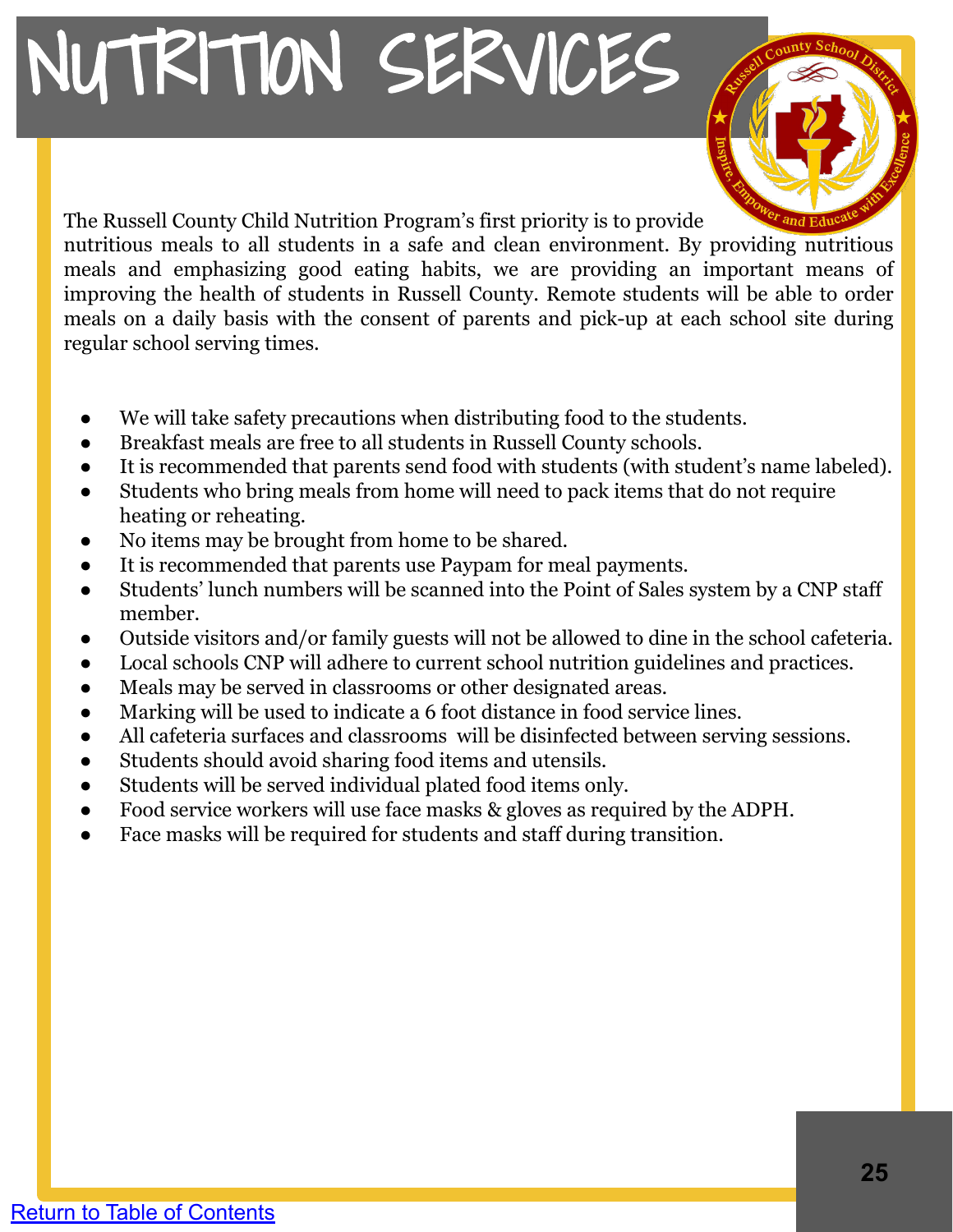### <span id="page-25-0"></span>PARENTAL EXPECTATIONS & SUPPORT



There is no partnership more critical than that between parents and educators. Research shows that family engagement is essential for school success. When it comes to school improvement efforts, active families are just as important as having a great principal and teachers, strong curriculum, and a positive school climate. Parent, family, and community involvement in education correlates with higher academic performance and school improvement. We strongly encourage parents to adhere to the following expectations:

- Daily temperature checks of your child/children
- Not allowing your child to come to school when sick
- Notify the school if your child is sick. A copy of "When to Keep Children at Home" guidance is found on the RCSD website under health services.
- Excuses for absences should be electronically delivered to the secretary or attendance clerk. One person will be allowed into the building to check in the child.
- Late check in excuses should be electronically submitted to the secretary or attendance clerk. One person will be allowed into the building to check in the child.
- Parents should call the school prior to checking out a student to inform the office of the check out and who is checking out the child.
- Limit visits to the school to emergency reasons only.
- Wear face covering and practice social distancing at designated times and places
- Talk with your child/children about healthy hygiene (handwashing, keeping hands out of face, social distancing, no physical touching of others, etc.).
- Provide your child with a face mask during required times in school and riding the bus.
- For trauma, seek assistance (Reference: **[Emotional Support section](#page-22-0)**).

#### **Academic Expectations and Support**

- Establish and maintain communication with your child's teacher
- Ensure that your child is attending remote learning classes daily (both live and pre-recorded)
- Demonstrate appropriate behavior in the remote classroom
- Address appropriate behavior in the remote classroom
- Dress appropriately for remote learning
- Ensure that assignments are completed and submitted when required
- Attend parent/teacher conferences remotely and/or face-to-face
- Provide an environment that is conducive to remote learning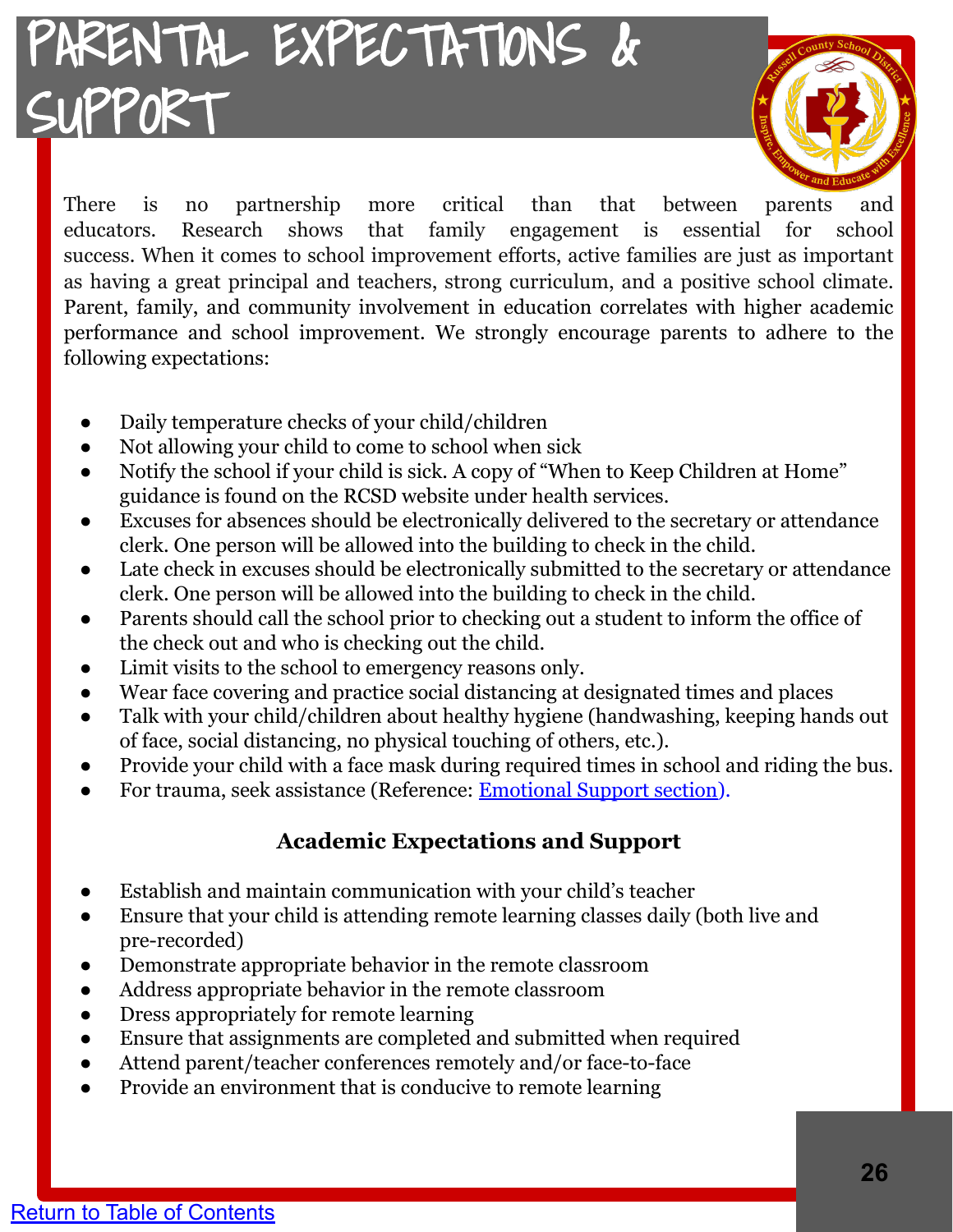### <span id="page-26-0"></span>PROFESSIONAL DEVELOPMENT



Professional development is an essential component of effective face-to-face and/or remote instruction, assessment, and student growth  $\mathbb{C}^r$  and and achievement. All RCSD teachers, regardless of instructional delivery method, will be engaged in professional learning to support their ability to deliver high quality instruction to their students.

Teachers will be engaged in professional learning prior to the start of the 2020-2021 school year and throughout the year to support the successful delivery of instruction, whether in an online (remote) or face-to-face format. The professional learning sessions will be facilitated in face-to-face and remote formats as necessitated for the safety and well-being of our employees. Certified employees will login to the [PowerSchool PD site](https://alsde.truenorthlogic.com/ia/empari/login/index) and search courses to register for the appropriate training session(s).

#### **Professional learning opportunities for the teachers and support staff of the Russell County School District may include:**

- **AMSTI Science**
- **Block Scheduling**
- $CK-12$
- **Classworks**
- **Clever**
- Coping Strategies for Teachers and Students
- **CTE Quality Assurance**
- Discovery Ed: Math Techbook
- iReady Early Literacy Assessment
- Go Math!
- **Google Suite**
- Handwashing 101
- **Interactive Powerpoints**
- Lesson Plan Development 101
- Mandatory Annual Trainings (Sexual Harassment, Suicide Prevention, etc.)
- Opening Faculty Meetings
- **Reading Street**
- Pacing Guides
- Parent Video Library (Tech Support 101)
- Pre-K Big Day for Pre-K
- Pre-K Developmental Appropriate Activities
- Pre-K Teaching Strategies
- **RTI**
- Sanitation and Safety
- Schoology
- Second Step Comprehensive School Counseling Curriculum
- Sonday Systems Essentials
- Studies Weekly Online
- Supporting CCR through Remote Learning
- Teacher Evaluation
- Tech Tools (Specific Apps)
- Think Central
- Remote Feedback
- Zoom
- 7th & 8th Grade ELA Curriculum **27**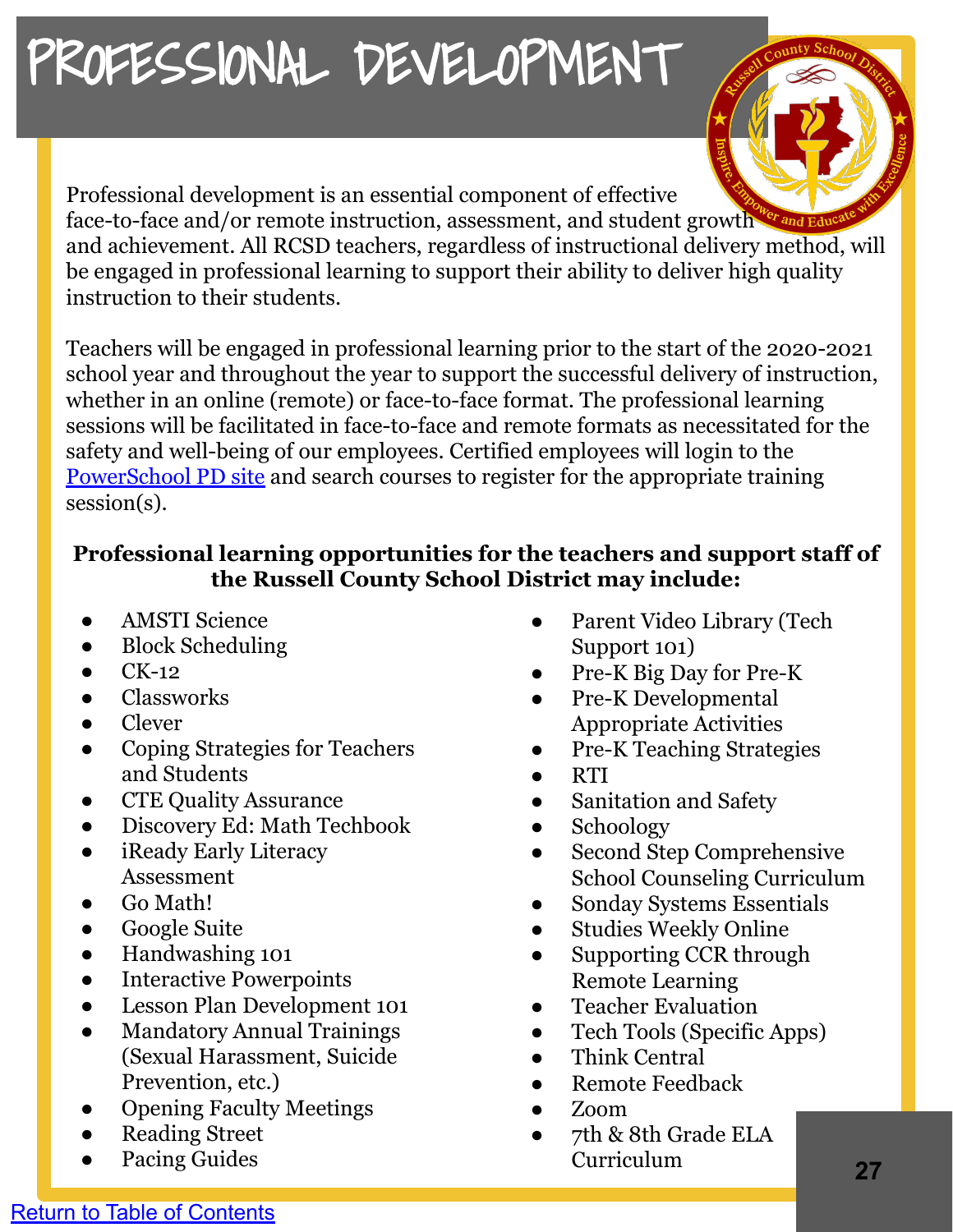### <span id="page-27-0"></span>COMMUNICATIONS & PARENTAL INVOLVEMENT



The Russell County School District is committed to keeping parents well-informed through various methods. Good school-parent communication should be on-going and have clear lines of communication from start to finish. We know that keeping parents involved provides a stronger relationship which benefits the child and school.

#### **Tools our system uses are listed below:**

- Peachjar provides flyers and are made available through email and social media
- Facebook and website posts information only
- Google Classroom, Remind 101, and ClassDojo allow teachers and speciality groups to disseminate information
- Blackboard Messenger allows administrators to send out information via email, text, and phone calls. It also provides information to those who may not have a student in Russell County Schools
- Language Link allows for translation of written material and verbal communication

Additional efforts will be made to ensure that stakeholders voice their concerns through surveys and/or various advisory councils.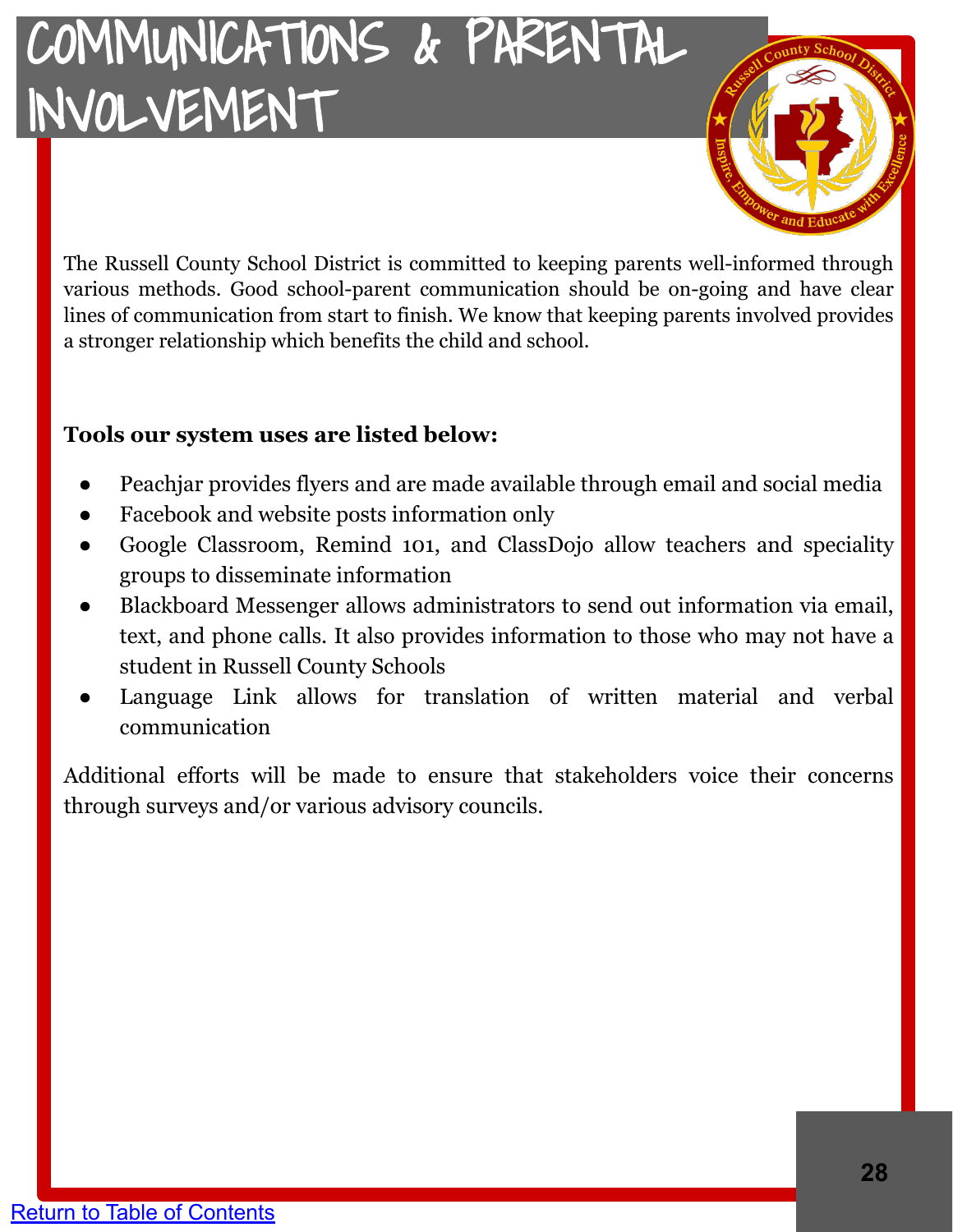<span id="page-28-0"></span>Effective for the 2020-2021 school year, in consideration of our community and nation facing a worldwide pandemic, it will be imperative that the district's guidelines, procedures, and policies surrounding school safety, specifically concerning COVID-19 be followed. The following information, although not conclusive, provides expectations for the smooth running of schools and protocols to keep everyone safe and minimize the spread of COVID-19.

Due to changing information concerning COVID-19 and the risk associated with exposure to the virus, these guidelines are subject to be modified. All changes and modifications will be shared with our students, parents, and employees as soon as practicable. Please continuously check [the RCSD website](http://www.myrcsd.org) for information regarding the district's COVID-19 protocols, leave policies, [the Families First Coronavirus Response Act \(FFCRA\)](https://www.dol.gov/agencies/whd/pandemic/ffcra-employer-paid-leave) and other resources concerning school families and employment matters.

The District will establish minimally invasive procedures to **screen all school employees and visitors** before they access a school facility for any of the following new or worsening signs or symptoms, exposure of possible COVID-19. We encourage everyone to use the following as a screening to determine if they should stay at home:

- Fever as a measured temperature greater than or equal to 100.4 degrees Fahrenheit without fever reducing medication
- Cough
- Shortness of breath or difficulty breathing
- Chills or repeated shaking with chills
- Muscle pain or body aches
- Headache
- Sore throat
- Congestion or runny nose
- Nausea or vomiting
- Loss of taste or smell
- Diarrhea
- Known close contact with a person who is lab confirmed to have COVID-19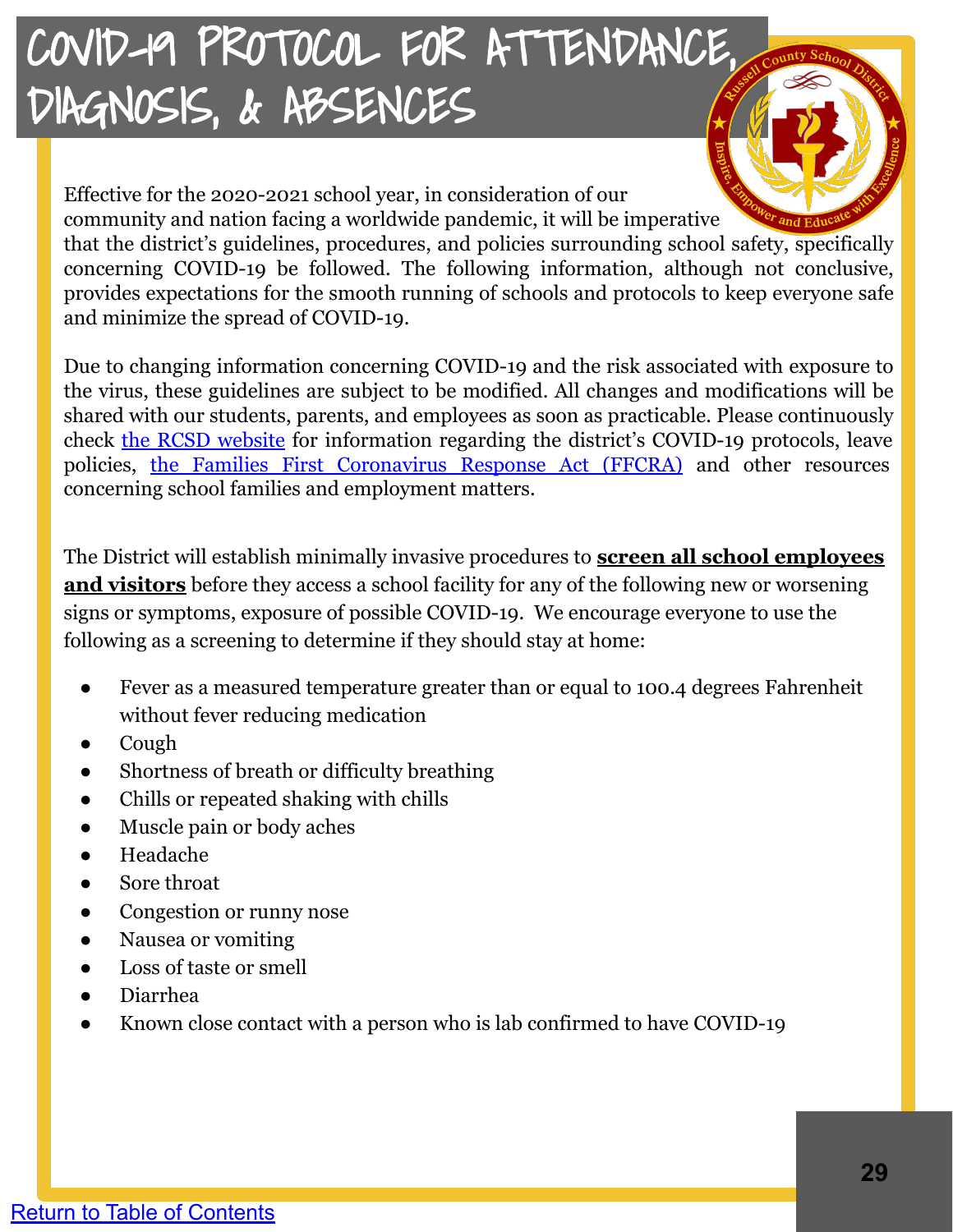

Russell County School District will follow protocols for contagious disease. Students and employees will follow the attached chart when feeling ill and or for notification of symptoms. We will do everything possible to quickly notify individuals once contact tracing has been completed if an individual has come in **direct** contact with a student or employee who has notified us that he/she has tested positive for COVID-19. The identity of that individual will be kept confidential. With the ongoing concern regarding the spread of coronavirus, the Superintendent will contact local and federal health departments for guidance in the event a parent, student or employee reports infection to the school district. **Student absences due to a COVID-19 diagnosis will be excused.**



#### **Harassment Prohibited**

Employees and students who may become ill, present symptoms of the coronavirus or receive a diagnosis of having COVID-19 shall not be subjected to harassment, bullying or discrimination. The District's policies prohibiting harassment, discrimination, retaliation and bullying of any kind and by any means shall continue to apply and be in full force. Those in violation of such policies shall be subject to discipline.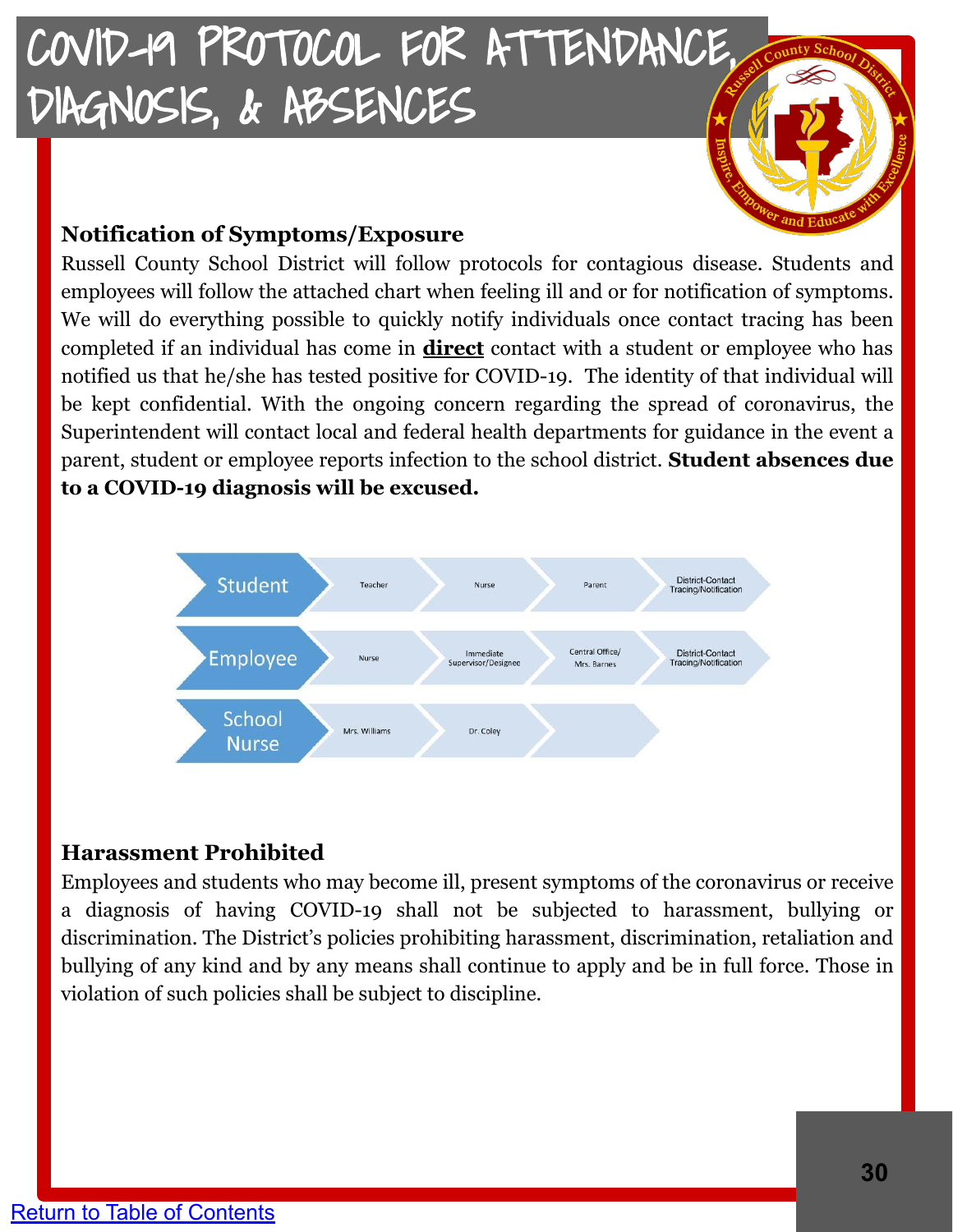| <b>COVID-19 Health Practices</b><br>and Ed<br><b>Employees and Students</b>                                                                                           |                                                                                                                                                                                                                                                                                                               |                                                                                                                                                                                                                                                                                                                                                                                                            |                                                                                                                                                                                                                                                                                                                                                                                                 |
|-----------------------------------------------------------------------------------------------------------------------------------------------------------------------|---------------------------------------------------------------------------------------------------------------------------------------------------------------------------------------------------------------------------------------------------------------------------------------------------------------|------------------------------------------------------------------------------------------------------------------------------------------------------------------------------------------------------------------------------------------------------------------------------------------------------------------------------------------------------------------------------------------------------------|-------------------------------------------------------------------------------------------------------------------------------------------------------------------------------------------------------------------------------------------------------------------------------------------------------------------------------------------------------------------------------------------------|
| Symptomatic-<br><b>Known/Other</b><br><b>Health Related</b>                                                                                                           | Symptomatic-<br><b>Unknown Cause</b>                                                                                                                                                                                                                                                                          | <b>Exposure to</b><br><b>Confirmed</b><br>COVID-19<br><b>Asymptomatic</b><br>or Symptomatic                                                                                                                                                                                                                                                                                                                | <b>Tested COVID-19</b><br><b>Positive</b>                                                                                                                                                                                                                                                                                                                                                       |
| Monitor your health<br>and consult with a<br>health official if<br>symptoms are out of<br>the ordinary for you<br>(ie: seasonal allergies,<br>sinus conditions, etc.) | Voluntary quarantine<br>for 14 days.<br>Consult with health<br>official for possible<br>testing and/or<br>alternate diagnosis<br>Fever free, at or<br>between 97°F to 99°F<br>for a minimum of<br>three days (72 hours)<br>prior to the return to<br>work without the aid of<br>fever-reducing<br>medications | Quarantine for 14 days<br>May return to<br>work/school before<br>completing the<br>self-quarantine period<br>with a signed medical<br>professional's note<br>clearing the individual<br>based on alternative<br>diagnosis.<br>Fever free, at or<br>between 97°F to 99°F<br>for a minimum of<br>three days (72 hours)<br>prior to the return to<br>work without the aid of<br>fever-reducing<br>medications | Quarantine/Isolate for<br>14 days<br>May return to<br>school/work when:<br>-a minimum of three<br>days (72 hours) have<br>passed since recovery<br>(resolution of fever<br>without the use of<br>fever-reducing<br>medications);<br>Improvement in<br>respiratory symptoms<br>(cough, shortness of<br>breath, etc.)<br>14 days of quarantine<br>have passed since<br>symptoms first<br>appeared |

At the discretion of the Superintendent, an individual determined through exposure or symptoms to pose a health risk to others may be voluntarily asked to stay at home or if necessary directed to stay at home.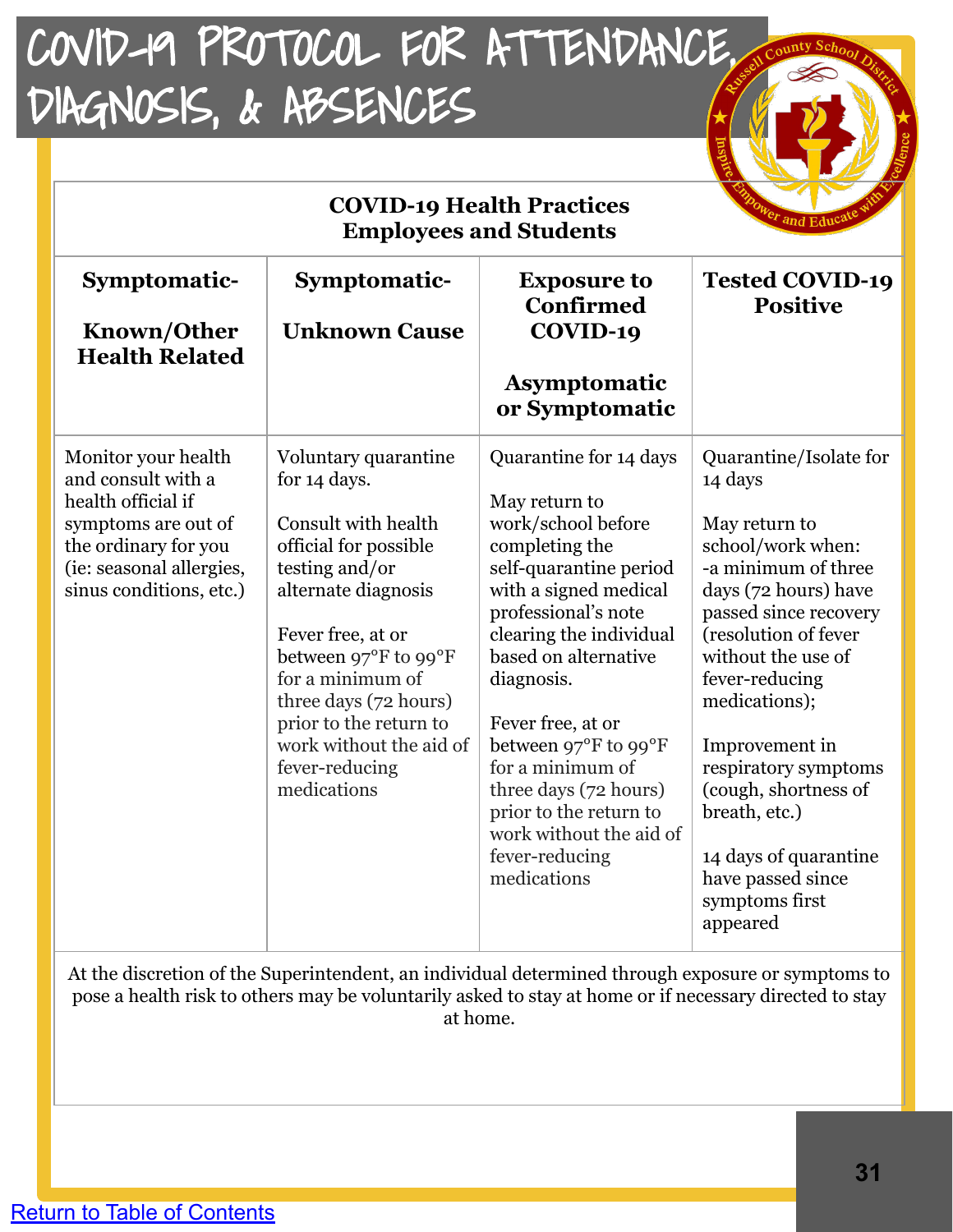#### **Quarantine/Immediate Sanitization**

In the event an employee or student is reported to have tested positive for COVID 19 and is reported to have been present at the school building or work site, the District will assess the exposure and determine arrangements for cleaning and/or sanitizing the certain area(s) or the entire building. At the discretion of the Superintendent, the District may direct an employee or student to stay at home if he or she is determined to pose a threat to the health and/or safety of the students and other employees. First, the individual will be asked to voluntarily stay at home. If the individual refuses, the Superintendent may direct an involuntary exclusion. Some of the factors to be considered as to whether an employee or student poses a risk include: The duration of the risk; The nature and severity of the potential harm; The likelihood that potential harm will occur; and the imminence of the potential harm to other students and staff. **Student absences due to a COVID-19 diagnosis will be excused.**

#### **Sanitization**

All staff members will be required to assist with the establishing and maintaining sanitizing measures for each classroom, school and/or job site. Sanitization will focus on commonly touched surfaces (e.g., doorknobs, tables, desks, light switches, countertops, etc) to ensure continuous cleaning throughout each work/school day. The District will purchase cleaning supplies and disposable wipes for use by staff members and students. Donated cleaning items may also be used. Each school administrator/supervisor will develop a detailed custodial plan of hourly building sanitization and cleaning activities for common areas. If there are no documented COVID 19 cases, the District will continue with regular cleaning methods. If there is a documented case, the District will work with health officials to determine proper sanitization methods.

#### **Additional Health Practices**

Wherever possible, while on campus or in the workplace, employees and students will maintain at least six feet separation from other individuals. If such distancing is not feasible, other measures such as face covering, hand hygiene, cough etiquette, cleanliness, and sanitization must be rigorously practiced. Consistent with the actions taken by many employers across the state, the District will require all employees and students to wear face coverings (over the nose and mouth) whenever 6ft. distances are not possible.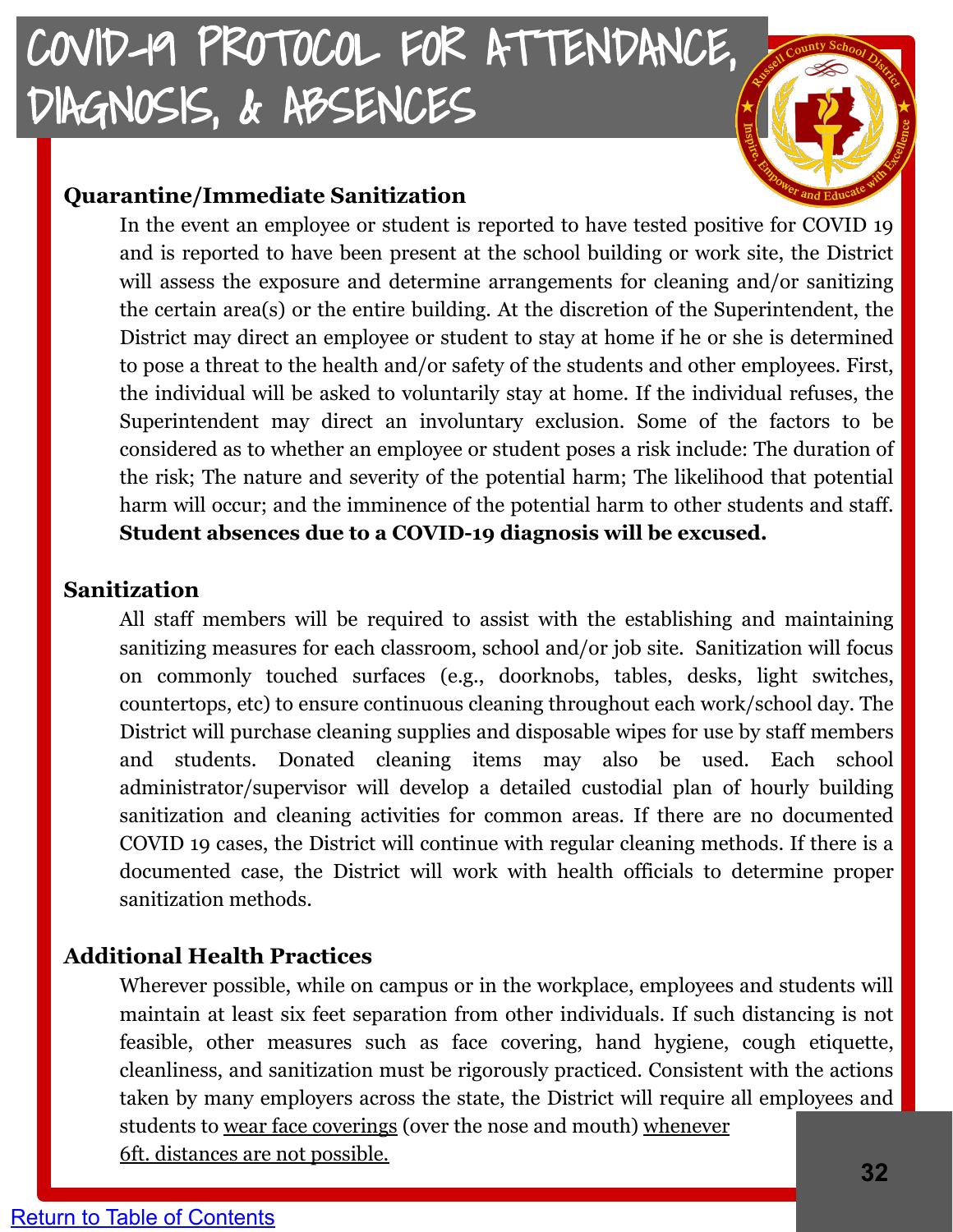Consideration should be given to wearing non-medical grade face masks. However, most "appropriate" cloth masks are acceptable. Bandanas or scarves are not acceptable face masks. If an employee does not have a mask, the district will provide a disposable mask to the employee. Exceptions to wearing masks when required may be allowed as a reasonable accommodation, subject to submission of medical certification from the employee's treating physician and approval by the Superintendent.

The District will apply normal practices and policies governing sick leave, vacation leave, personal leave and other paid leave. Employees with questions concerning leave requests, underlying health conditions, accommodation requests or eligibility under the FFCRA should be directed, in writing, to the Human Resources Director, Tammy Barnes, [barnest@russellcsd.net.](mailto:barnest@russellcsd.net) The District will evaluate such requests on a case by case basis. Questions concerning payroll changes, unpaid leave status and benefit changes should be directed to the Payroll Clerk, Vonnie Gilboy, [gilboyv@russellcsd.net](mailto:gilboyv@russellcsd.net)**.**